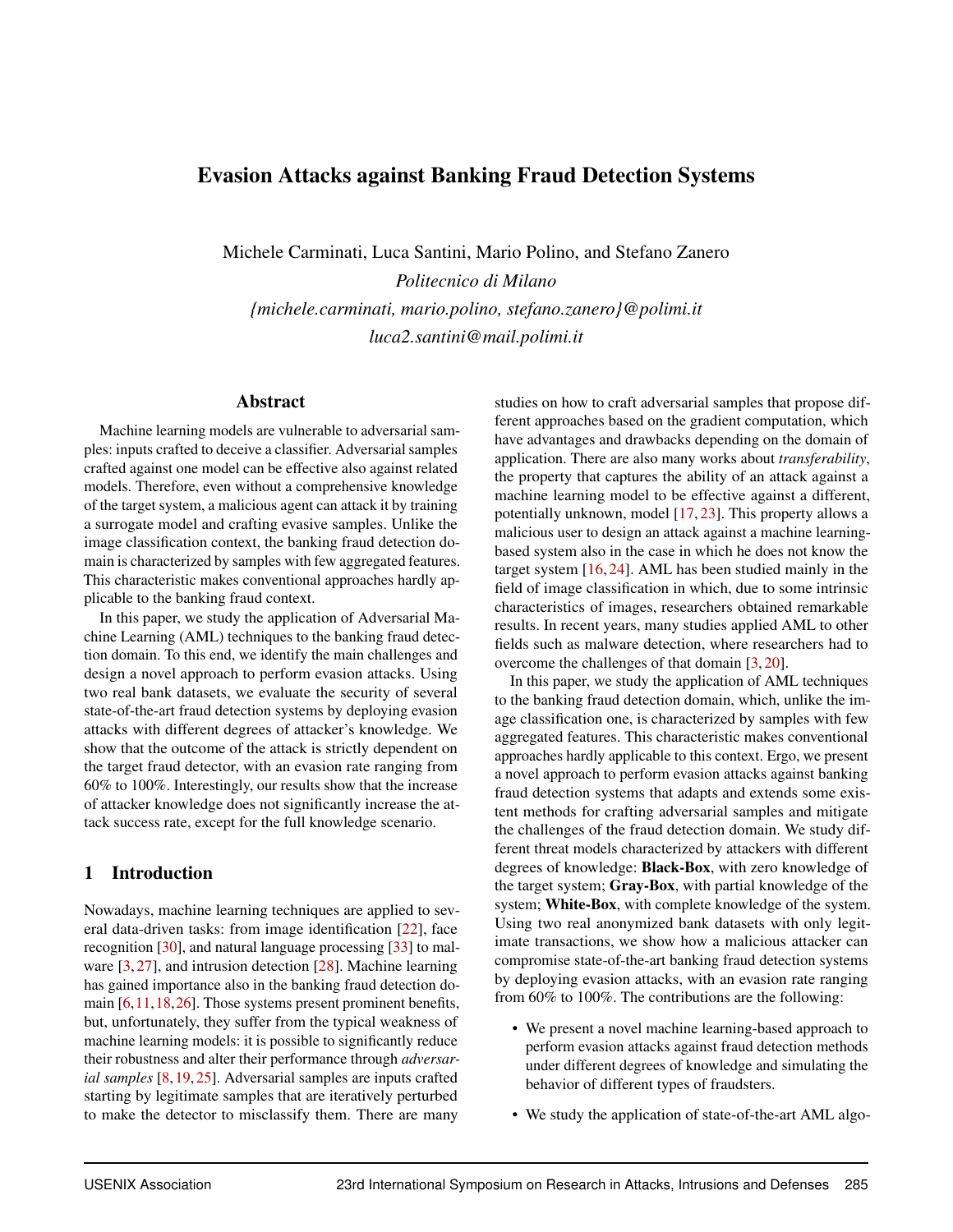rithms in the fraud detection domain, identifying the challenges of existing approaches.

• We evaluate of state-of-the-art fraud detection methods by measuring their performance against evasion attacks.

### 2 Background And Related Works

In recent years, the use of Internet banking services has increased, allowing users to carry out operations remotely. As a result, the number of bank frauds has also increased, and every year banks have losses of billions of euros due to frauds.

Banking Fraud Detection. A banking fraud detection system identifies fraudulent transactions as deviations from historical user behaviors. Current state-of-the-art fraud detection systems are based on machine learning, which can be divided into two categories: supervised and unsupervised learning-based. Examples of fraud detectors based on unsupervised (and semi-supervised) machine learning techniques are Banksealer [\[10,](#page-11-5) [11\]](#page-11-2), self-organizing maps [\[36\]](#page-12-13) and peer group analysis [\[34\]](#page-12-14). The most used technique for supervised fraud detection are Neural Networks (NN) [\[6,](#page-11-1) [18\]](#page-12-5), Logistic Regression, Support Vector Machines, Decision Trees, and Hidden Markov Models [\[2\]](#page-11-6). However, Random Forest algorithm [\[35\]](#page-12-15) achieves the best performance in this domain.

<span id="page-1-1"></span>AML for Fraud Detection. Adversarial samples are inputs crafted by iteratively perturbing legitimate instances to make the detector to misclassify them. Traditional AML algorithms have shown good performances in the image detection field [\[8,](#page-11-3) [19,](#page-12-7) [25,](#page-12-8) [29\]](#page-12-16). In fact, it is possible to obtain an adversarial image that is misclassified by the classifier but at the human eyes seems identical to the original one. We refer the reader to Appendix [B](#page-13-0) for an overview of the leading solutions applied in the area. AML algorithms have also been applied to other areas, such as malware detection [\[3,](#page-11-0)[20\]](#page-12-12), achieving good results. As far as we know, in literature, there are no applications of AML algorithms to the fraud detection domain. The only security evaluation of a fraud detection system was done by Carminati et al. [\[12\]](#page-11-7) through a mimicry attack. Indeed, there are several challenges in applying AML algorithms to this domain. As shown in Figure [1,](#page-1-0) when a user performs a transaction, this transaction is processed by the banking system and, then, classified. The result of the processing is an aggregated transaction, whose features are an aggregation of the current transaction with past transactions. Existing AML algorithms take as input the aggregated transaction, and, applying perturbations to the original features, return as output a new aggregated transaction. Instead, an attacker that wants to perform an evasion against fraud detection frameworks attack needs to inject in the banking system raw transactions (not aggregated ones), since they represent the only input provided by customers in online banking applications. So an attacker, after applying the AML algorithm, should find the **2 Background And Related Works**<br>
In recense of these use of these transportations (services has in recense of the same of these transportances of the same of the same of the same and a result, the number of bank finads h



<span id="page-1-0"></span>Figure 1: Scheme of the interaction between user and typical banking system

aggregated transaction returned by the AML algorithm. This operation is very complicated because, in many cases, the corresponding raw transactions may not exist (i.e., the aggregated transaction contains linked features with conflicting values). Therefore, existing AML-based approaches are not directly applicable for performing an evasion attack against a banking fraud detection system. We can overcome some limitations by inserting some constraints in the perturbations allowed during the execution of the AML algorithm. In Appendix [B.1,](#page-14-0) we evaluate the theoretical performances of an AML-based attack considering an internal attacker that directly injects aggregated transactions into the banking system.

## <span id="page-1-2"></span>3 Threat Model

An essential step in designing AML-based attacks is to define the threat model. Thus, we adapt to our domain the attack taxonomy described in [\[4,](#page-11-8) [5,](#page-11-9) [17\]](#page-12-9). We describe the *attacker's goal*, *knowledge*, and *capability* of manipulating data.

### 3.1 Attacker's Goal

We define the attacker's goal in terms of the security violation, the attack specificity, and the error specificity.

Security Violation. The objective of the attacker can be: (1) compromising the *integrity* of the data (i.e., transactions) or the model used by the detector, affecting the detection reliability; (2) compromising the *availability* of the detector, denying its functionalities to others (i.e., banking customers and analysts); (3) compromising the *confidentiality* of the data (i.e., transactions) and model used by the detector, thus obtaining unauthorized information such as privacy violating data or inner parameters of the model.

Attack Specificity. The attack can be targeted if it targets a specific user or group of users, or a generic if it targets a generic user or group of users selected randomly.

Error Specificity. In generic multi-class classification problems, the attacker may want a sample misclassified as a spe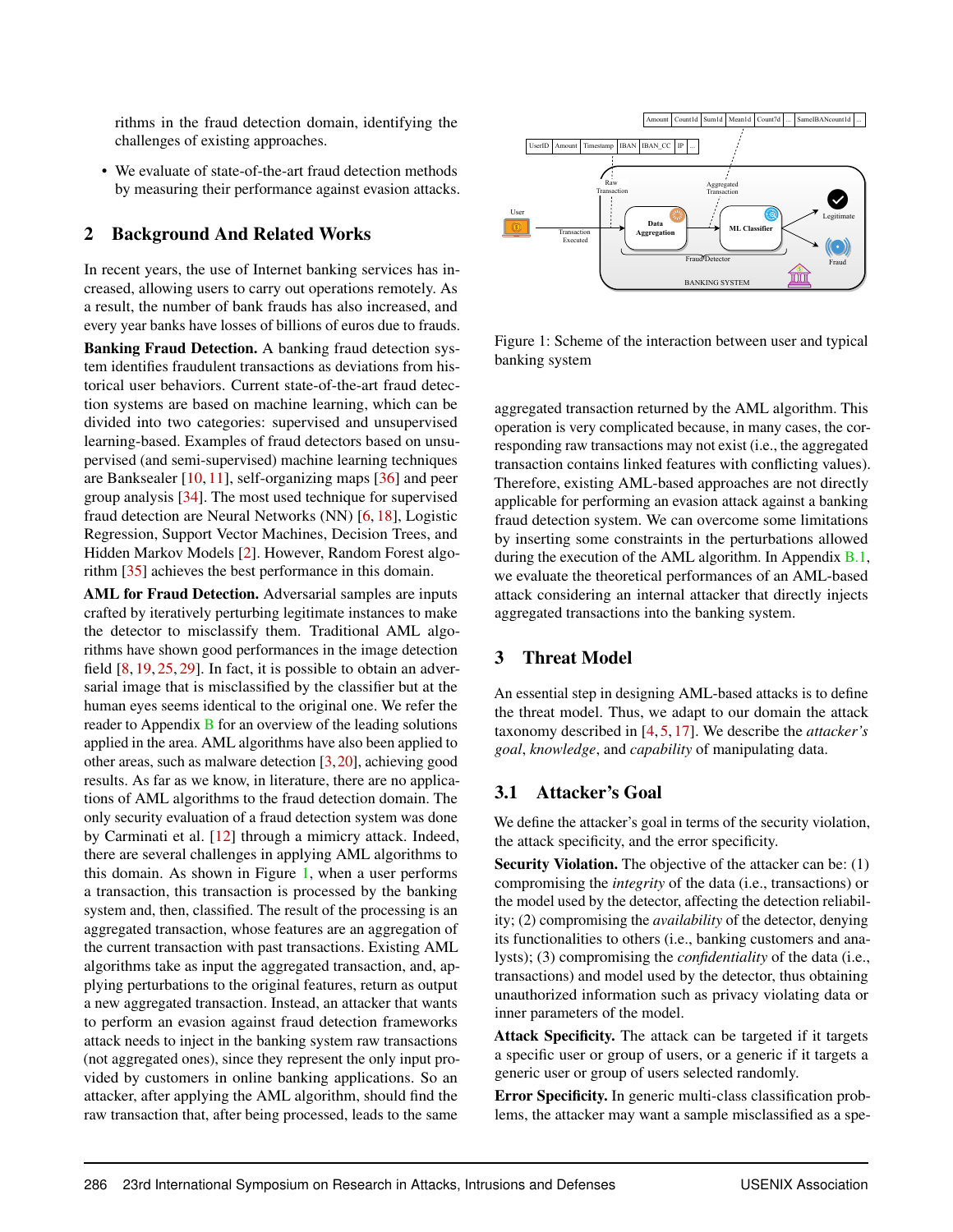cific class or as any of the classes of interest. In a binary classification problem, like the fraud detection one, the attacker wants the detector to classify a malicious transaction (i.e., frauds) as legitimate or vice versa.

In our threat model, the attacker performs an evasion attack, which is an *integrity* violation that can be generic or targeted. The attacker carries out malicious transactions on behalf of the user and wants the detector to classify them as legitimate.

## <span id="page-2-2"></span>3.2 Attacker's Knowledge

We modeled the attacker with different degrees of knowledge, extending the characterization of Biggio *et al.* [\[5\]](#page-11-9), by adding a term representing the knowledge the attacker has concerning the past transactions of users. In fact, in the fraud detection domain, we need to extract aggregated features to capture user behavior. To perform transaction aggregation, an attacker needs the last transactions of the user. In our approach, the adversary needs just one month of the target victim's transaction history. Regarding our dataset, one month of transactions corresponds to observe an average of  $18 \pm 28$  transactions per victim. The high standard deviation is due to the fact that our dataset is highly skewed<sup>[1](#page-2-0)</sup>, with the majority of users performing few transactions. For example, in a real case, the attacker retrieves the victim's transaction history from the banking application, thanks to a malware injected into the victim's devices. We use the following terms to describe attacker's knowledge: training data  $\mathcal{D}$ ; feature set  $\mathcal{X}$  (i.e., how to aggregate samples); learning algorithm along with the loss function to minimize *f* ; trained parameters/hyper-parameters w; past data (i.e., transactions) of the victim user  $H$ . In summary, the attacker's knowledge can be characterized by the tuple  $\Theta = (\mathcal{D}, \mathcal{X}, f, w, \mathcal{H})^2$  $\Theta = (\mathcal{D}, \mathcal{X}, f, w, \mathcal{H})^2$ . Based on the previous assumptions, we can configure four scenarios:

White-Box. The attacker is assumed to know everything. For example, he or she is an intern at the bank and collected all the information. Even if this is a strong assumption, it is advantageous to perform a worst-case evaluation of the fraud detectors. It also provides an upper bound that we can use to compare to other more restrictive scenarios. The tuple describing this setting is  $\Theta_{wb} = (\mathcal{D}, \mathcal{X}, f, w, \mathcal{H})^1$ .

Gray-Box. The attacker has partial knowledge about the detection system. In particular, he/she knows how the fraud detector aggregates data to compute the features (*X*) but not the training data, the learning algorithm, and the trained hyperparameters  $(\hat{\mathcal{D}}, \hat{f}, \hat{w})$ . As motivated before, we assume that the attacker has retrieved one month of past transactions  $(\tilde{\mathcal{H}})$  to compute an estimation of the aggregated features. The tuple describing this setting is  $\Theta_{gb} = (\hat{\mathcal{D}}, \mathcal{X}, \hat{f}, \hat{w}, \tilde{\mathcal{H}})^{-1}$ .

Black-Box with Data. The attacker has no knowledge about the detection system  $(\hat{X}, \hat{f}, \hat{w})$ , but he/she has at his/her disposal the same training set used by the target system ((*D* and  $H$ ) consisting of all the banking transactions of the last few months. Thank to this dataset, the attacker can compute a precise estimate of the aggregated features. The tuple describing this setting is  $\Theta_{bbI} = (\mathcal{D}, \hat{X}, \hat{f}, \hat{w}, \mathcal{H})^1$ .

Black-Box. The attacker has no knowledge about the detection system and training data  $(\hat{\mathcal{D}}, \hat{X}, \hat{f}, \hat{w})$ . However, as motivated before, we assume that the attacker has retrieved one month of past transactions  $(\tilde{\mathcal{H}})$  to compute an approximation of the aggregated features. Also, the attacker has at his/her disposal a set of transactions different from the ones used by the target detection system (i.e., an old leaked dataset or a dataset belonging to another financial institution). The tuple describing this setting is  $\Theta_{bb} = (\hat{\mathcal{D}}, \hat{X}, \hat{f}, \hat{w}, \tilde{\mathcal{H}})^1$ .

# 3.3 Attacker's Capability

This characteristic highlights the power of the attacker concerning the system. It outlines the attacker's influence of manipulating data and the domain-specific data manipulation constraints. If the attacker can manipulate only the test set, the attack is called *exploratory* or *evasion*. If the attacker can manipulate both the test set and the training set, the attack is called *causative* or *poisoning*. In this work, we focus on evasion attacks. Therefore, the attacker can manipulate the test set and execute transactions on behalf of the user. Then, the fraud detection system will process these transactions following the procedure described in Figure [1.](#page-1-0) State-of-the-art fraud detectors extract information from the past user's transactions to compute aggregated features that capture the user's spending behavior. As anticipated in Section [2,](#page-1-1) the attacker is, therefore, subjected to a strong limitation: he or she can directly modify only some features, while others also depend on the past behavior of the user. We go deeper into this concept in Appendix  $B.1$ . As anticipated in Section [3.2,](#page-2-2) our approach needs just a short transaction history (one month) of the target victim and the possibility to perform transactions. There are several ways to recover the data to perform an evasion attack. The attacker can infect bank customers' device with a Trojans (e.g., Zeus, Citadel). Alternatively, the attacker can use phishing techniques to retrieve the victim's bank access credentials and One Time Password (OTP). At this point, the attacker can obtain the transactions carried out by the user and execute them on his or her behalf. The attacker retrieves the transaction history of the victim from the banking application and computes aggregated features (e.g., total money spent in one month, average daily money spent). With this information, the attacker performs one or more evasive transactions without being detected. A careful reader will notice that transaction history can also be obtained by passively observing a user with a persistent malware sample for a while.

<span id="page-2-0"></span> $1_{\rm BV}$  considering only users with more than 5 monthly transactions, statistics about the number of transactions per user are the following:  $\mu = 18.41$ ,  $\sigma = 27.91, \sigma^2 = 779, median = 11, mode = 6, Q_1 = 7, Q_3 = 19.$ 

<span id="page-2-1"></span><sup>&</sup>lt;sup>2</sup>The term *x* indicates a full knowledge of term *x*,  $\tilde{x}$  indicates a partial knowledge of term  $x$ , and  $\hat{x}$  indicates zero knowledge of  $x$ .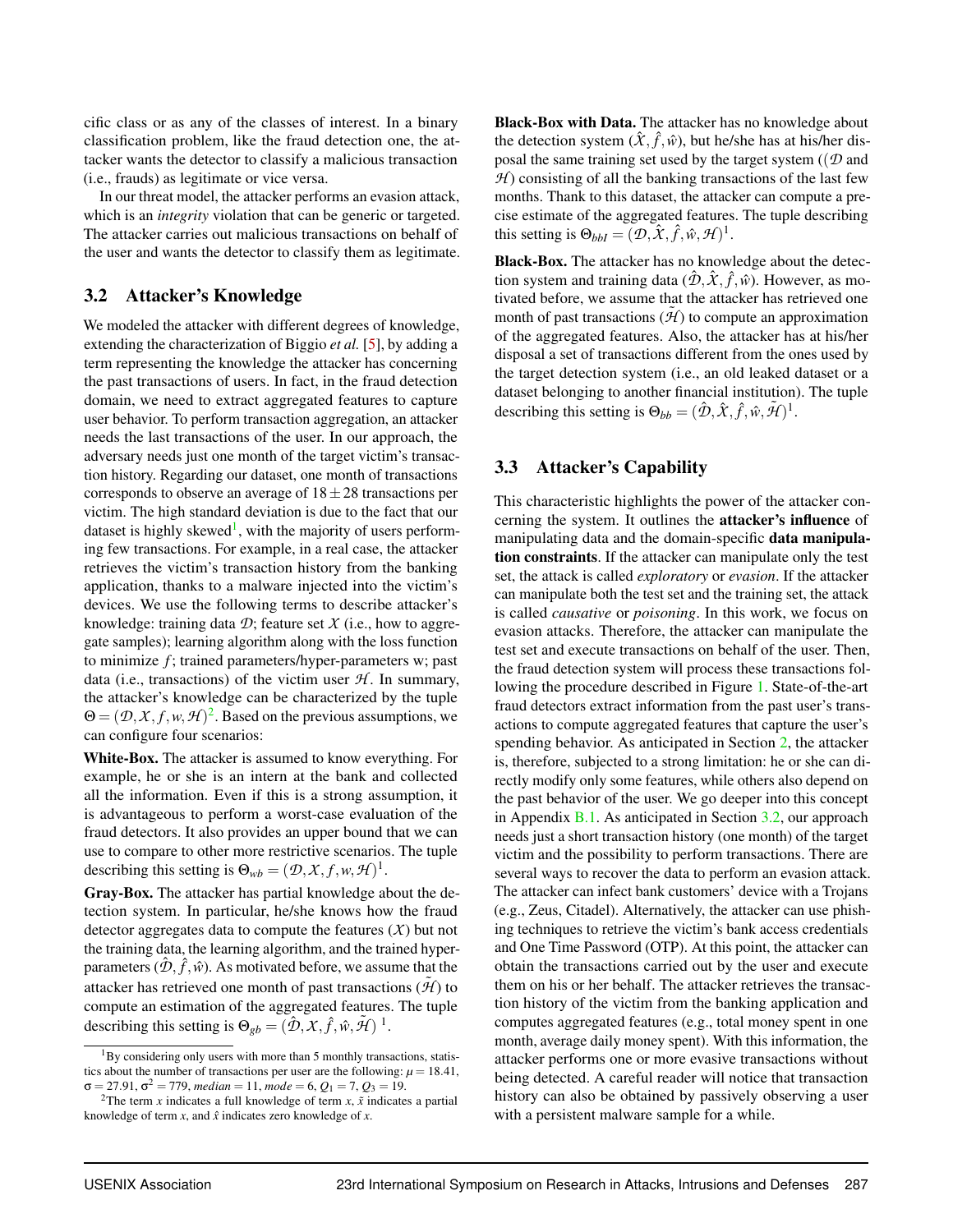### 4 Datasets Analysis and Engineering

Our dataset comes from an important banking group; we worked on two real datasets that have been thoroughly inspected and cleaned from frauds. Data is anonymized by removing personal information related to users and replaced with hashed values that preserve equality. In Table [1,](#page-3-0) we show the number of users and transactions for each dataset. The most relevant features are: the transaction amount (Amount); the *hashed* unique ID associated to the user (UserID); the date and the time of the execution of the transaction (Timestamp); the *hashed* IP Address of the connection from which the transaction is performed (IP); the *hashed* International Bank Account Number of the beneficiary (IBAN); the country code of the beneficiary IBAN (IBAN\_CC); the country code and the autonomous system number from which the connection comes (CC\_ASN); the identifier of a session (SessionID).

### <span id="page-3-2"></span>4.1 Feature Extraction Strategies

To design a good fraud detection algorithm, a feature selection and extraction strategy need to be chosen [\[1,](#page-11-10) [15,](#page-11-11) [31\]](#page-12-17). A strategy, which captures the user spending pattern, is a combination of direct derivable features (e.g., amount, country) and aggregated ones (e.g., average, total). In practice, it consists of grouping transactions by features and, then, computing aggregated metrics. First, we selected the direct derivable features and aggregated features used in previous works [\[1,](#page-11-10) [9,](#page-11-12) [12,](#page-11-7) [32,](#page-12-18) [35\]](#page-12-15). Then, with the support of the banking domain experts, we combine them using different strategies that capture different aspects of user spending profiles. Finally, for each fraud detector algorithm considered in this work, we selected the strategies that performed best with our data in detecting synthetic frauds (see Section [4.2](#page-3-1) using the holdout validation method. In particular, we empirically evaluated each strategy by using a wrapper approach [\[21\]](#page-12-19) that maximizes the True Positives (TPs) and minimizes False Positives (FPs). Table [2](#page-4-0) summarizes the three best strategies – we will refer to them as  $A$ ,  $B$ , and  $C$  – that we selected for the fraud detectors. For an exhaustive description of each feature and aggregation function, we refer the reader to Appendix [A.](#page-13-1)

### <span id="page-3-1"></span>4.2 Dataset Augmentation: Synthetic Frauds

To train the supervised learning models considered in this paper, we enrich datasets with synthetic frauds generated thanks

<span id="page-3-0"></span>

|                |              |                     | Table 1: Number of transactions and users for each dataset |
|----------------|--------------|---------------------|------------------------------------------------------------|
| <b>DATASET</b> | <b>USERS</b> | <b>TRANSACTIONS</b> | TIME INTERVAL                                              |
| 2012-2013      | 53.243       | 548.833             | $01/2012 - 08/2013$                                        |
| 2014-2015      | 58.481       | 470.801             | 10/2014 - 02/2015                                          |

to the collaboration with domain experts and based on fraud scenarios that replicate typical real attacks performed against online banking users. In particular, we focus on most spread malicious schemes, which are driven by banking Trojans or phishing: information stealing and transaction Hijacking. In the information-stealing scheme, the attacker exploits a phishing campaign or a Trojan that infects the victim device to steal the credentials and the OTP that the victim inserts in the web pages of the targeted bank. The attacker can then use the stolen credentials to perform transactions on behalf of the victim. The connection comes from the attacker device, not from the victim one. In the transaction hijacking scheme, the Trojan infects the victim device and hijacks legitimate bank transfers made by the user. The main challenge of such an attack is that connections come from the victim's device (i.e., from the same IP, Session ID, and ASN). Typically, a fraudster may act according to different strategies: he or she may execute a single transaction with a high amount or multiple transactions with lower amounts. Therefore, to define these fraud patterns, we use three variables: Total Amount, the target amount that the attacker wants to steal; Number of Frauds, the number of frauds in which the attacker wants to divide the attack; Duration of the Attack, the total duration time of the attack. So, for example, if the attacker performs an attack with Total\_Amount =  $\in$  10,000, Number\_of\_Frauds = 24, Duration = 1 day, he carries out one fraud of about  $\epsilon$  417 per hour for one day. Using different combinations of the values of these three variables and the two schemes described above, we inject frauds in the dataset by randomly selecting the victims. The banking datasets are known to be extremely unbalanced, usually containing from  $0.1\%$  [\[31\]](#page-12-17) to  $1\%$  [\[11\]](#page-11-2) of frauds. Therefore, common oversampling and undersampling techniques are used to overcome this problem. In this work, we generate about 1% of frauds.

# <span id="page-3-3"></span>5 Approach

We generate evasive transactions by exploiting an Oracle that predicts the anomaly of a transaction. The Oracle is not 100% accurate, and its performance depends on the degree of the attacker's knowledge (see Section [3.2.](#page-2-2) We can use this Oracle to generate candidate transactions that will likely not be considered fraudulent by the targeted fraud detector. As shown in Figure [2,](#page-5-0) our approach is composed of two phases: training phase, in which we train the Oracle, and a runtime phase, in which we generate the evasive transactions. During the training phase, we train the Oracle by aggregating historical transactions, as described in Section [4.1.](#page-3-2) In particular, the Oracle is a surrogate fraud detector that models the spending behaviors of users. It is based on a machine learning model that is used in the runtime phase to classify the candidate transactions that the attacker wants to perform. During the runtime phase, depending on the attacker's knowledge, he or she observes and collects the transactions the victim carries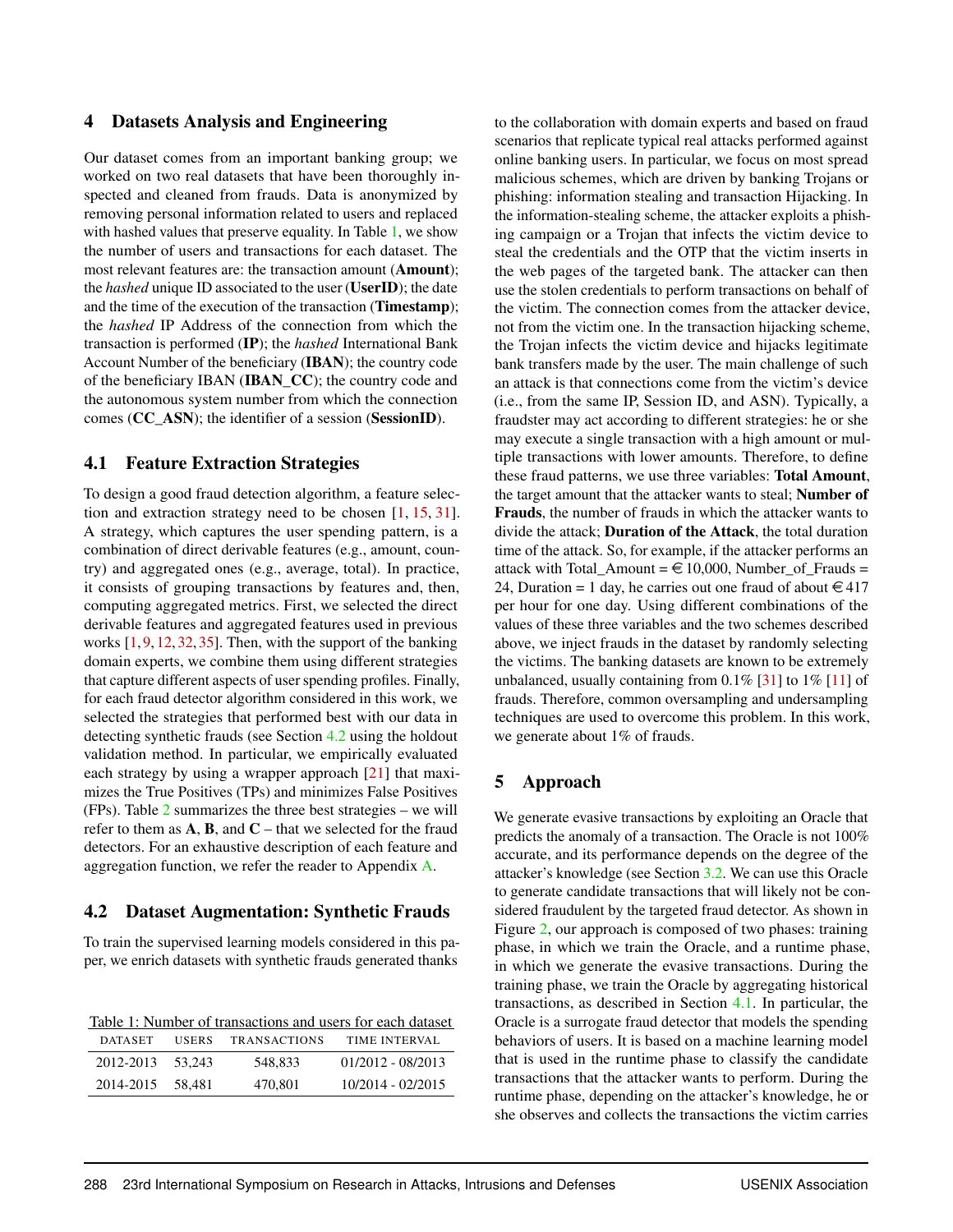<span id="page-4-0"></span>Table 2: Summary of the features used in our models. Direct features are data not aggregated. Data is aggregated with several time-frames; i.e., *'mean30d'* is the mean computed over 30 days while *'mean7d'* is the mean computed over 7 days

| <b>STRATEGY</b> | <b>DIRECT FEATURES</b>                                                                  | <b>AGGREGATED FEATURES</b>                                                         |
|-----------------|-----------------------------------------------------------------------------------------|------------------------------------------------------------------------------------|
|                 |                                                                                         | count1h, count1d, count30d, sum1h, sum1d, sum30d,                                  |
|                 |                                                                                         | iban_count1h, iban_count1d, iban_count30d, iban_sum1h, iban_sum1d, iban_sum30d,    |
| A               | amount                                                                                  | ip_count1h, ip_count1d, ip_count30d, ip_sum1h, ip_sum1d, ip_sum30d,                |
|                 |                                                                                         | distance from mean, iban distance from mean, ip distance from mean,                |
|                 |                                                                                         | mean, iban_mean, ip_mean, is_new_iban, is_new_ip.                                  |
|                 | amount,                                                                                 | count7d, count30d, mean7d, mean30d, std7d, std30d,                                 |
|                 | $time_x$ , time_y,<br>is national iban, is national asn,<br>operation_type, confirm_sms | ip_count7d, ip_count30d, ip_sum7d, ip_sum30d,                                      |
| B               |                                                                                         | iban cc count 7d, iban cc count 30d, iban cc sum 7d, iban cc sum 30d,              |
|                 |                                                                                         | asn count7d, asn count30d, asn sum7d, asn sum30d,                                  |
|                 |                                                                                         | count, mean, std, count_iban, mean_iban, count_session, mean_session, is_new_iban. |
|                 |                                                                                         | count1d, sum1d, mean1d, count7d, sum7d, mean7d, count30d, sum30d, mean30d,         |
| C               | amount,                                                                                 | iban count1d, iban count7d, iban count30d,                                         |
|                 | $time_x$ , time_y,                                                                      | iban cc count1d, iban cc count7d, iban cc count30d,                                |
|                 | is national iban, is international,                                                     | ip_count1d, ip_count7d, ip_count30d, asn_count1d, asn_count7d, asn_count30d,       |
|                 | confirm sms                                                                             | mean, iban_count, iban_mean, session_count,                                        |
|                 |                                                                                         | is new iban, is new iban cc, is new ip, is new cc asn.                             |

out. Based on the information collected, the attacker generates raw candidate transactions that are aggregated and given in input to the Oracle. The Oracle classifies each candidate transaction, and if it labels it as a fraud, we discard it; otherwise, we use it in the evasion attack by injecting it in the user banking activity.

Assumptions. Our approach is based on three assumptions:

- Assumption I The attacker has a dataset of banking transactions for training the Oracle (e.g., an old dataset belonging to the same or a different bank).
- Assumption II The attacker can retrieve or observe the transactions carried out by the victim and the funds availability.
- Assumption III The attacker can execute transactions on behalf of the victim.

The first assumption is necessary because the attacker needs a bank dataset to train the Oracle. In general, we can state that if the dataset has been obtained from the same bank against which the attack is carried out, the attack reaches better performances. As explained in Section [2,](#page-1-1) the second assumption is necessary because, depending on the attacker's knowledge, to process a single transaction, it is necessary to aggregate the previous ones. Hence, the attacker needs to obtain the victim's transactions. Moreover, the attacker needs to know the funds availability and if the victim is making new transactions during the attack so that he or she is always up to date and can adequately manage those events. The last assumption is necessary to ensure that the attacker can carry out fraud in the real banking system. From a feasibility point of view: the first assumption is more difficult to satisfy because banks rarely release their data publicly, while the

second and third assumptions can be satisfied with a banking Trojan [\[14\]](#page-11-13).

## <span id="page-4-2"></span>5.1 Candidate Transaction Generation

Algorithm 1 Find Timestamps. *X* is the list of timestamps in which the user has performed a transaction, *F* is the list of time windows sizes,  $\varepsilon$  is a small time delta greater than zero used to fall in the time window

<span id="page-4-1"></span>

|    | 1: <b>procedure</b> $FINDTIMES(X, F)$                       |                                         |
|----|-------------------------------------------------------------|-----------------------------------------|
| 2: | $T \leftarrow   $                                           | $\triangleright$ T initially empty list |
| 3: | for $f$ in $F$ , $x$ in $X$ do                              |                                         |
| 4: | $W_{start} \leftarrow x$                                    |                                         |
| 5: | $W_{end} \leftarrow W_{start} + f$                          |                                         |
| 6: | T.append $(w_{start} + \varepsilon, w_{end} + \varepsilon)$ | $\triangleright \varepsilon < \min(F)$  |
| 7: | end for                                                     |                                         |
| 8: | return $T$                                                  |                                         |
|    | 9: end procedure                                            |                                         |
|    |                                                             |                                         |

To generate candidate transactions, we efficiently explore the space of possible values of each transaction feature. In truth, the raw candidate transaction features that the attacker can directly control are only the timestamp and the amount. We assume that *IBAN* and *IBAN\_CC* refer to the IBAN of the malicious recipient (i.e., new *IBAN* never seen in other transaction) while the *IP* and the *ASN* depend on the attacker strategy. Therefore, the attacker has to choose the amount to steal at each transaction. The choice of the value depends on the strategy chosen by the attacker: conservative or risky. However, a too high amount would lead the Oracle to classify the transaction as fraud, a too low amount does not allow the attacker to maximize the profit. In Section [6,](#page-6-0) we exhaustively compare different strategies characterized by high, medium,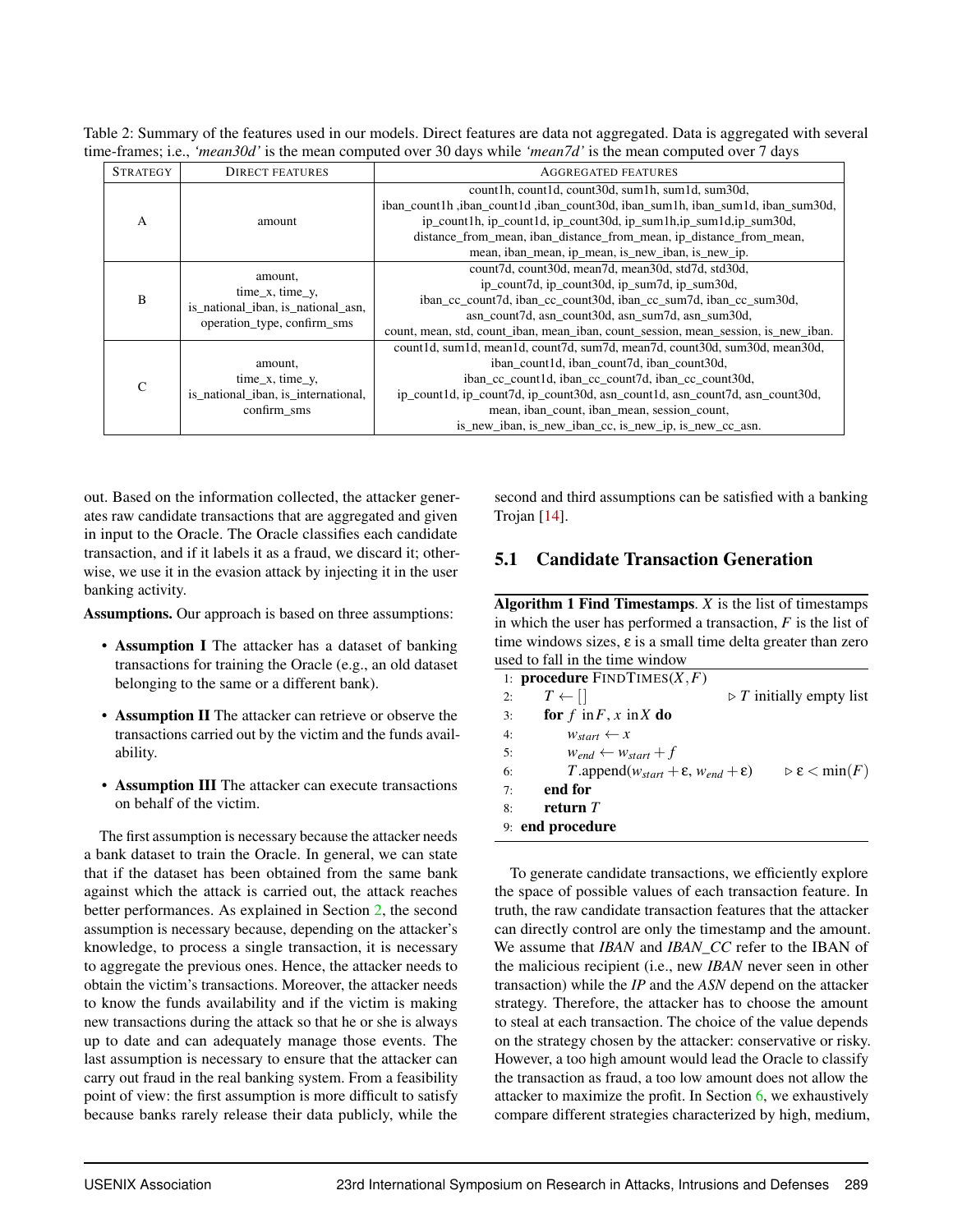

Figure 2: Approach Overview

and low amounts. Once the attacker has selected the amount to steal, he/she identifies the best moment to perform the transaction (i.e., timestamp). A naive approach would be to explore all the possible timestamps within the period in which the attack occurs, but this would lead to a massive number of transactions. To avoid this issue, we bucketize (i.e., group) the timestamps based on the historical transactions using the algorithm described in Pseudocode [1.](#page-4-1) This procedure takes in input the list of selected time windows sizes and the timestamps in which the user has performed a transaction – the attacker has retrieved them from the victim's historical transactions. Then, for each time-windows size and timestamp, it builds the aggregated time windows in which the customer is active. The time windows have the objective of capturing the user's short-term, mid-term, and long-term behavior. We look for the most used sizes in literature [\[9,](#page-11-12) [32\]](#page-12-18): We use one hour and one day for the short-term, seven days for the mid-term, and one month for the long-term. The final output of this step is a raw candidate transaction aggregated with previous transactions and given as input to the classification phase.

# <span id="page-5-1"></span>5.2 Oracles and Fraud Detectors.

In our system, we have two detectors. One is the *Bank Fraud Detector* used as a simulation of the system that the attacker is trying to bypass. The other is the *Oracle* that the attacker is using to build fraudulent transactions. Both detectors are based on some of the most used algorithms in literature [\[2\]](#page-11-6) and deployed in banking institutions.

Random Forest. [\[7\]](#page-11-14) model is an ensemble of decision trees. It combines the concept of bagging where individual models in an ensemble are built through sampling with replacement from the training data, and the random subspace method, <span id="page-5-0"></span>where each tree in an ensemble is built from a random subset of attributes. Thus, predictions are obtained by aggregating the outputs from individual trees in the ensemble. Majority voting is used to determine the prediction outcome (i.e., the label fraudulent or legitimate). This algorithm, from literature [\[31\]](#page-12-17) seems to outperform the other in the field of fraud detection.

Neural Networks. They are learning models built of simple elements called neurons, which take as input a real value, multiply it by weight, and run it through a non-linear activation function. By constructing multiple layers of neurons, each of which receives part of the input variables, and then passes on its results to the next layers, the network can learn very complex functions. We used the sigmoid function as the activation function for the output layer in order to use this model for the classification.

Logistic Regression. It is a widely used technique in problems in which the dependent variable is binary. It computes the output using a logistic function. Based on a threshold, it possible to estimate probabilities and classify transactions.

XGBoost. EXtreme Gradient Boosting is based on an ensemble of methods. It trains and predicts using several models at once to produce a single better output. It exploits the concept of bagging and boosting to perform the classification. It has achieved excellent results in many domains [\[13\]](#page-11-15).

**Active Learning.** It is a variant of  $AI^2$  [\[32\]](#page-12-18) applied to the banking dataset. It is an active learning approach that combines an ensemble of unsupervised learning (i.e., Autoencoder) with supervised learning techniques (Random Forests). Combining the anomaly scores computed by the unsupervised models, it ranks transactions and presents them to the analyst for review; subsequently, the feedback collected is used to train a Random Forest.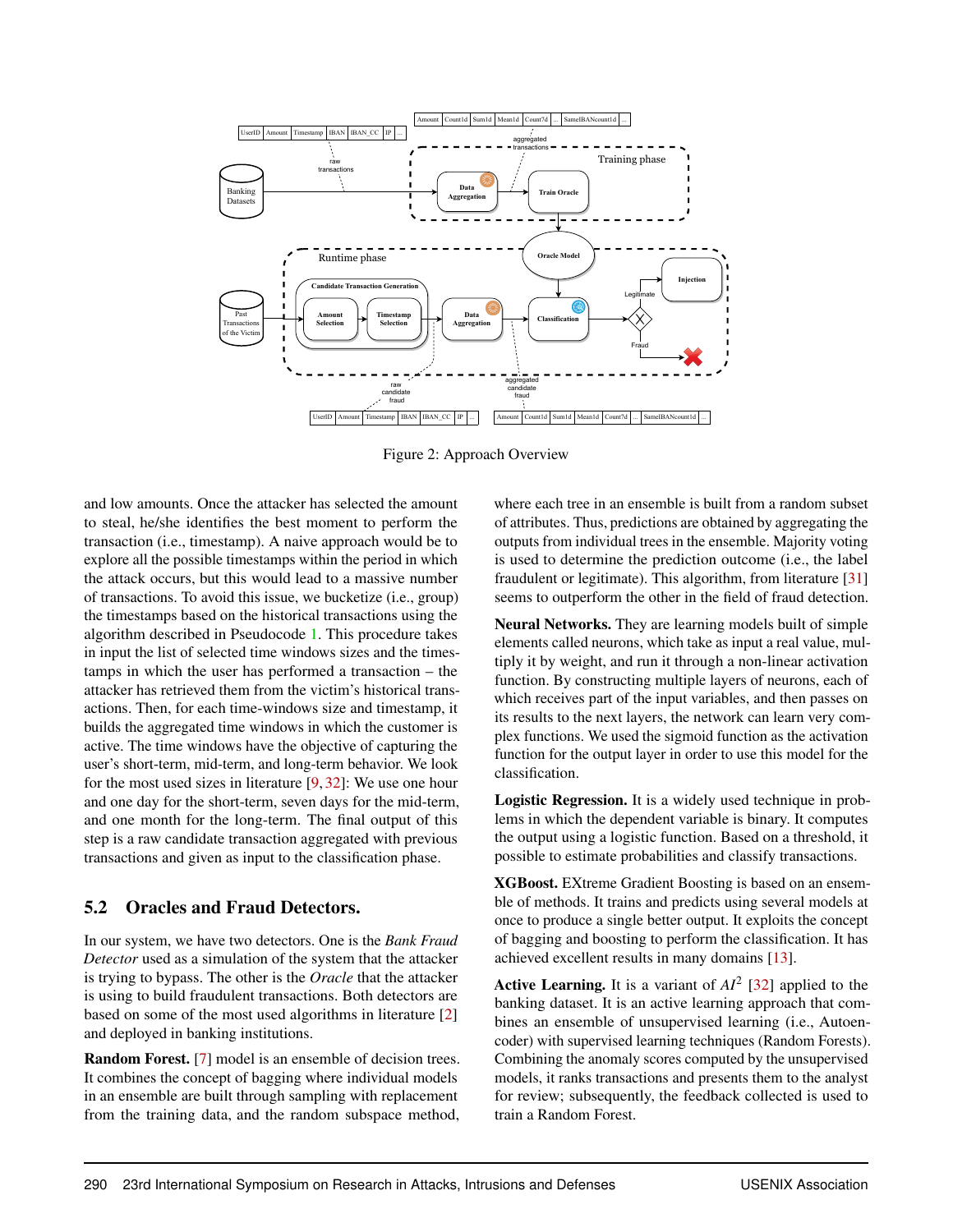Banksealer. [\[11\]](#page-11-2) It represents one of the systems currently deployed in the banking institution we collaborated with. It characterizes the users of the online banking web application using a local, global, and temporal profile built during a training phase. Each type of profile extracts different statistical features from the transaction attributes, according to the type of model built. It works under semi-supervised settings and, once, the profiles are built, it processes new transactions and ranks them according to their predicted risk of fraud. The experiments with this system are particularly insightful, since, as we will see in Section [6.4,](#page-8-0) they demonstrate that current solutions are not ready to "smart" attackers.

The Oracle and the bank fraud detector are characterized by the machine learning algorithm, the dataset used for training the model, and the feature extraction method. In Table [3,](#page-6-1) we show the complete summary of the Oracle and bank fraud detector models. We assign to each of them an ID that, from now on, we use to refer to them. For the hyperparameters tuning of those models, we use the holdout method, in which we select the last month of transactions as the validation set and the other data for the training set. For the models O1- O2-O3-O4-B1, which are Random Forest models, we use, respectively, 200, 500, 200, 100, 100 estimators, and a max depth of 14, 8, 14, 14, 14. The Neural Network (B2) has two hidden layers with 32 and 16 units and a ReLU (Rectified Linear Unit) function as the activation function. Finally, there is the output layer with a Sigmoid activation function. The two hidden layers have l2 regularizers with  $\lambda = 10^{-4}$ , the loss function we use is the binary cross-entropy optimized with Adam optimizer. The XGB classifier (B3) has 200 estimators and a max depth of 20, with a learning rate of 0.1. The Logistic Regression classifier (B4) has an l2 regularization with parameter  $C = \frac{1}{\lambda} = 10$ . The active learning model (B5) is based on an AutoEncoder with a single encoding layer with a size of 25 units; it has a dropout regularization with dropout rate  $= 0.2$ . To validate each model, we use the commonly used metrics of accuracy, precision, recall, and f1-score (see Appendix [C\)](#page-15-0). To estimate the performances of the detectors under attack, in Table [4,](#page-6-2) we show the validation scores of each model. It is interesting to notice that the results obtained by Banksealer (B6), currently deployed in a real banking environment, are the lowest between the considered algorithms. This is because it was not possible to tune it like other algorithms, but we kept the parameters left by banking analysts, which tends to distrust from transactions coming from foreign countries only.

#### <span id="page-6-0"></span>6 Experimental Evaluation

We evaluate our evasive approach against the state-of-the-art fraud detectors described in Section [5.2](#page-5-1) and simulating an attacker with different degrees of knowledge that perform attacks by following different strategies.

<span id="page-6-1"></span>

| Table 3: Overview of the Oracle (O1-O4) and detectors mod-     |
|----------------------------------------------------------------|
| els (B1-B6). For the feature extraction strategies see Table 2 |

|                |         | $\frac{1}{2}$ . $\frac{1}{2}$ . $\frac{1}{2}$ . The region $\frac{1}{2}$ changes on $\frac{1}{2}$ . The region of $\frac{1}{2}$ |                            |
|----------------|---------|---------------------------------------------------------------------------------------------------------------------------------|----------------------------|
| ID             |         | DATASET FEATURES EXTRACTION                                                                                                     | <b>ALGORITHMS</b>          |
|                |         | <b>STRATEGY</b>                                                                                                                 |                            |
|                |         | Oracle                                                                                                                          |                            |
| O <sub>1</sub> | 2012-13 | А                                                                                                                               | <b>RANDOM FOREST</b>       |
| O <sub>2</sub> | 2014-15 | А                                                                                                                               | <b>RANDOM FOREST</b>       |
| O <sub>3</sub> | 2012-13 | B                                                                                                                               | <b>RANDOM FOREST</b>       |
| O4             | 2012-13 | C                                                                                                                               | <b>RANDOM FOREST</b>       |
|                |         | Detectors                                                                                                                       |                            |
| B1             | 2014-15 | B                                                                                                                               | <b>RANDOM FOREST</b>       |
| B2             | 2014-15 | B                                                                                                                               | <b>NEURAL NETWORK</b>      |
| B <sub>3</sub> | 2014-15 | B                                                                                                                               | <b>XGBOOST</b>             |
| B4             | 2014-15 | B                                                                                                                               | <b>LOGISTIC REGRESSION</b> |
| <b>B5</b>      | 2014-15 | C                                                                                                                               | <b>ACTIVE LEARNING</b>     |
| <b>B6</b>      | 2014-15 | BANKSEALER <sup>[11]</sup>                                                                                                      |                            |

### 6.1 Attack Scenarios

As described in Section [5.1](#page-4-2) the attacker does not have the complete control of all the features: the beneficiary IBAN and IBAN\_CC are fixed (usually a money mule), the IP address is a national address from which the attacker makes the connection (possibly using a VPN), the Session ID is generated for each transaction. Therefore, the features that can be fully manipulated by the attacker are the amount and the timestamp. The timestamps are selected by using the algorithm described in the Section [5.](#page-3-3) Regarding the amount, we set up three different scenarios that represent the strategies that an attacker could use to choose the amount and the number of frauds to be committed. In this way, we can compare the results of the approach against different choices of the amount.

Scenario 1. In this first scenario, the attacker has the goal to execute 20 transactions per user of  $\in 2,500$ , so the idea is to do many transactions with a medium-low amount.

Scenario 2. The attacker has the goal to execute 10 transactions per user of  $\in$  10,000, so few transactions with medium amounts are executed.

Scenario 3. The attacker aims to execute 5 transactions per

<span id="page-6-2"></span>

|                | Table 4: Scores of fraud detectors on validation data |                  |          |          |
|----------------|-------------------------------------------------------|------------------|----------|----------|
| MODEL ID       | <b>ACCURACY</b>                                       | <b>PRECISION</b> | RECALL   | F1-SCORE |
| B1             | 99.7%                                                 | 70.9%            | 96.2%    | 81.7%    |
| B <sub>2</sub> | 99.5%                                                 | 63.9%            | 86.7%    | 73.6%    |
| B <sub>3</sub> | 99.6%                                                 | 69.0%            | 93.6%    | 79.5%    |
| <b>B4</b>      | 98.9%                                                 | 34.1%            | $46.2\%$ | 39.2%    |
| <b>B5</b>      | 99.5%                                                 | 66.1%            | 89.7%    | 76.1%    |
| <b>B6</b>      | 98.4%                                                 | $8.5\%$          | 11.5%    | 9.8%     |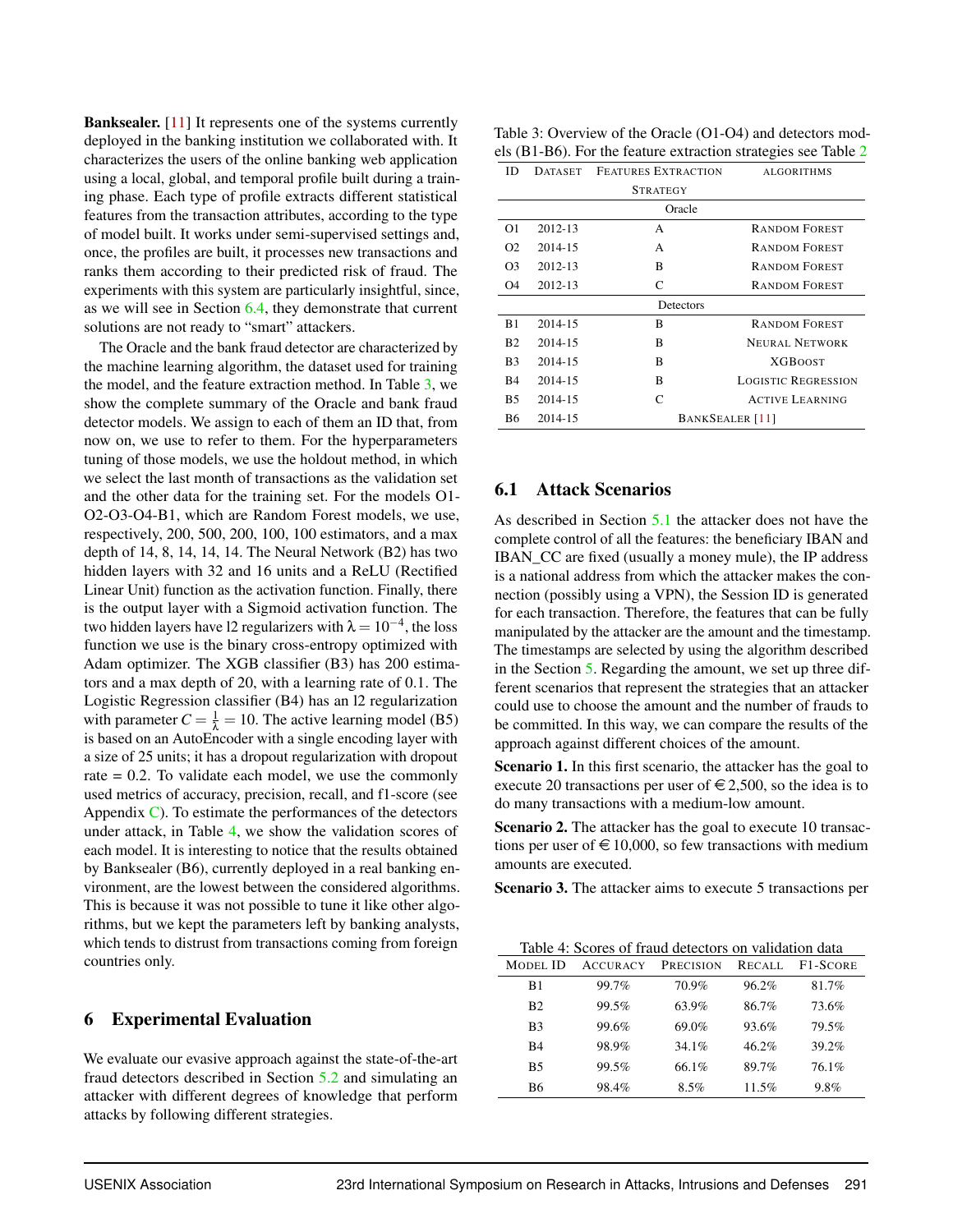Table 5: Summary of all the scenarios

<span id="page-7-1"></span>

|                      | SCENARIO <sub>1</sub> | SCENARIO 2 SCENARIO 3 |          |
|----------------------|-----------------------|-----------------------|----------|
| <b>Total Victims</b> | 80                    | 160                   | 320      |
| <b>Total Frauds</b>  | 1600                  | 1600                  | 1600     |
| Frauds per User      | 20                    | 10                    | 5        |
| Money per Fraud      | $\epsilon$ 2,500      | € 10,000              | € 15,000 |
| Money per Victim     | € 50,000              | € 100,000             | € 75,000 |

user of  $\in$  15,000. The attacker wants to steal as much money as possible in the short term and tries to execute a few transactions with a high amount.

For each scenario, we inject about  $1\%$  (1600) of frauds<sup>[3](#page-7-0)</sup>. We choose the parameters of the three scenarios to maintain the same overall number of frauds injected and the same total amount stolen. A summary of the configuration of the three scenarios is shown in Table [5.](#page-7-1)

### 6.2 Metrics

We evaluate the performance using 4 metrics: *Injection Rate*, *Evasion Rate*, *Attack Detection Rate*, and *Money Stolen*.

Injection Rate. It indicates the percentage of frauds that the attacker carries out against the user in relation to the number of frauds targeted - i.e., it is the proportion of frauds that the Oracle classifies as legitimate with respect to the number of frauds that the attacker wants to perform. This metric depends on the threshold that we set in the Oracle. The Oracle decides whether or not a fraud is likely to be uncovered. This metric is also useful to compare experiments based on the level of confidence. The lower the classification threshold we set, the lower the injection rate we have. In this way, the risk of fraud being detected drops within specified limits.

Evasion rate. It is the percentage of frauds concealed from the fraud detection system with respect to the frauds carried out against the user.

Attack Detection Rate.. If we consider an attack as the set of frauds that the attacker performs against the single user, the *Attack Detection Rate* is the percentage of attacks that are detected by the fraud detection system. Therefore, the *Attack Detection Rate* can be seen as the probability that the system detects the attacker if he or she performs the attack against one single user.

Money Stolen. It represents the money in euro  $(\epsilon)$  that the bank loses. This metric is significant because it is dependent on all three previous metrics and the attack strategy of the attackers (Scenario). Also, it gives an idea of the monetary impact that these attacks can have on a real bank. With

these metrics, we can capture all the main aspects to compare the different experiments and measure the validity of our approach.

Defined with *N* the number of the targeted victims, *F* the number of frauds that the attacker wants to perform, *K* the amount of money for each fraudulent transaction,  $X_n$  the number of transactions classified as legitimate by the Oracle, and *Y<sub>n</sub>* with  $Y_n \leq X_n$  the number of transactions classified as legitimate by the fraud detector, we can define the metrics as follows:

> *In jection rate* =  $1/N \cdot \sum_{n} X_n/F$ *Evasion rate* =  $1/N \cdot \sum_{n} Y_n/X_n$ *Attack Detection Rate* =  $\sum_{n}(X_{n}-Y_{n})/N$ *MoneyStolen* =  $\sum_{n} Y_n \cdot K$

# 6.3 Experimental Settings

We perform an attack for each scenario and each degree of knowledge of the attacker. The degree of knowledge of the attacker are described in Section [3;](#page-1-2) the scenarios are summarized in Table [5.](#page-7-1) The combinations of Oracles and detectors per degree of knowledge are summarized in Table [6.](#page-8-1) We inject a number of frauds approximately equal to 1% of transactions in the dataset, and we use different fraud detectors. In order to choose classification thresholds, we consider that the bank usually has the workforce to inspect about 1% of transactions that are carried out each month. Thus, after sorting transactions by anomaly score, we classify the first 1% of transactions as fraud and the remaining ones as legitimate. We train the fraud detectors the dataset 2014-15 using months from October to January, while February is the one subject to the evasion attacks. We randomly select the victims, excluding those users with less than 5 transactions in the dataset. We perform each experiment 10 times and compute the average value for each metric in order to have a more reliable estimate and not biased by the selected users.

Black-Box. The attacker has zero knowledge of the fraud detector, but he or she has obtained an old bank dataset (2012- 13), different with respect the one used by the fraud detector. After having retrieved the transactions performed by the victim in January, he or she uses the model O1 as Oracle to perform the evasion attack.

Black-Box with Data. The attacker has no knowledge about the fraud detector and has retrieved the dataset (2014-15) used for the training both the Oracle and the fraud detector. Therefore, the attacker uses all transactions of the victim to train the Oracle, which in this case coincides with model O2.

Gray-Box. The attacker has acquired partial knowledge about the system. He or she knows how to extract the final features that the detector uses as input for the machine learning algorithm. Also, the attacker has retrieved the transactions performed by the victim in January. Then, he or she extracts the same features used by the fraud detector; the attacker uses

<span id="page-7-0"></span> $3$ The 1% is chosen because it is a reasonable number of transactions that the bank can inspect manually with its specialized bank analysts.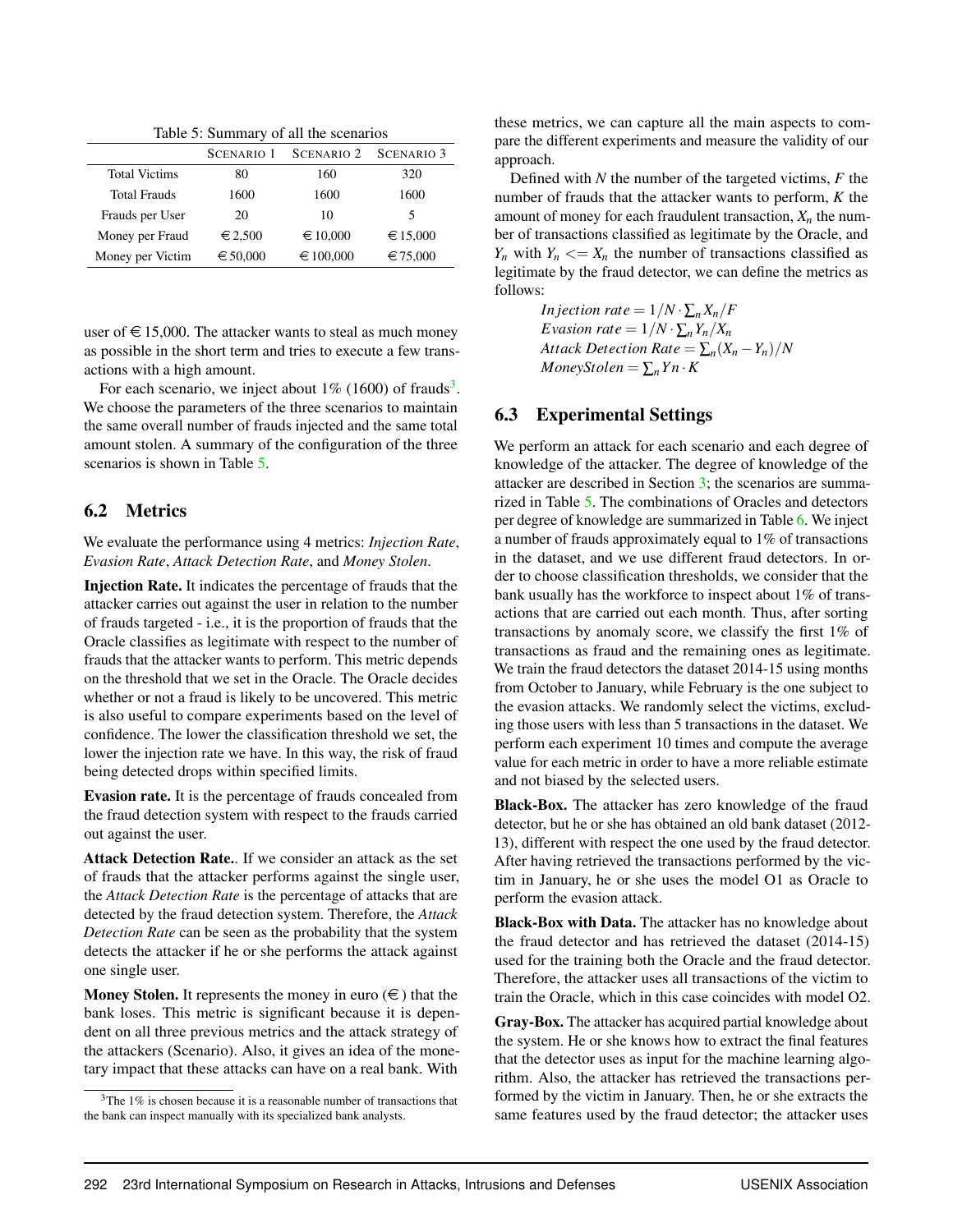<span id="page-8-1"></span>

|    | Table 6: Oracle used against each bank fraud detector depend- |        |                  |    |                                      |                 |       |
|----|---------------------------------------------------------------|--------|------------------|----|--------------------------------------|-----------------|-------|
|    | ing on attacker's knowledge                                   |        |                  |    |                                      |                 |       |
|    |                                                               | ORACLE |                  |    |                                      | <b>DETECTOR</b> |       |
| ID |                                                               |        |                  |    | DATASET FEAT. MODEL ID DATASET FEAT. |                 | MODEL |
|    |                                                               |        | <b>BLACK-BOX</b> |    |                                      |                 |       |
|    |                                                               |        |                  | B1 | 2014-15                              |                 | RF    |

|                 |         |              | <b>BLACK-BOX</b>           |                |         |    |                   |
|-----------------|---------|--------------|----------------------------|----------------|---------|----|-------------------|
|                 |         |              |                            | B1             | 2014-15 | B  | RF                |
|                 |         |              |                            | B <sub>2</sub> | 2014-15 | B  | <b>NN</b>         |
| O1              | 2012-13 | А            | RF                         | B <sub>3</sub> | 2014-15 | B  | LR                |
|                 |         |              |                            | <b>B</b> 4     | 2014-15 | B  | <b>XGB</b>        |
|                 |         |              |                            | B <sub>5</sub> | 2014-15 | C  | AL                |
|                 |         |              |                            | <b>B6</b>      | 2014-15 |    | <b>BANKSEALER</b> |
|                 |         |              | <b>BLACK-BOX WITH DATA</b> |                |         |    |                   |
|                 |         |              |                            | B1             | 2014-15 | B  | RF                |
|                 |         |              |                            | B <sub>2</sub> | 2014-15 | B  | <b>NN</b>         |
| O <sub>2</sub>  | 2014-15 | A            | RF                         | B <sub>3</sub> | 2014-15 | B  | LR                |
|                 |         |              |                            | <b>B</b> 4     | 2014-15 | B  | <b>XGB</b>        |
|                 |         |              |                            | B <sub>5</sub> | 2014-15 | C  | AL                |
|                 |         |              |                            | <b>B6</b>      | 2014-15 |    | <b>BANKSEALER</b> |
| <b>GRAY-BOX</b> |         |              |                            |                |         |    |                   |
|                 |         |              |                            | B1             | 2014-15 | B  | RF                |
| O <sub>3</sub>  | 2012-13 | B            | RF                         | B <sub>2</sub> | 2014-15 | B  | <b>NN</b>         |
|                 |         |              | B <sub>3</sub>             | 2014-15        | B       | LR |                   |
|                 |         |              |                            | <b>B</b> 4     | 2014-15 | B  | <b>XGB</b>        |
| O <sub>4</sub>  | 2012-13 | $\mathsf{C}$ | RF                         | B <sub>5</sub> | 2014-15 | C  | AL                |
| WHITE-BOX       |         |              |                            |                |         |    |                   |
| B1              | 2014-15 | B            | RF                         | <b>B</b> 1     | 2014-15 | B  | RF                |
| B <sub>2</sub>  | 2014-15 | B            | NN                         | B <sub>2</sub> | 2014-15 | B  | NN                |
| B <sub>3</sub>  | 2014-15 | B            | LR                         | B <sub>3</sub> | 2014-15 | B  | LR                |
| <b>B4</b>       | 2014-15 | B            | <b>XGB</b>                 | <b>B4</b>      | 2014-15 | B  | <b>XGB</b>        |
| B <sub>5</sub>  | 2014-15 | C            | AL                         | B <sub>5</sub> | 2014-15 | C  | AL                |
| <b>B6</b>       | 2014-15 |              | <b>BANKSEALER</b>          | <b>B6</b>      | 2014-15 |    | <b>BANKSEALER</b> |

an Oracle based on the Random Forest algorithm, which has shown to be the best fraud detection system. We used model O3 and O4 as Oracles for attacking respectively fraud detectors B1-B2-B3-B4 and B5. We do not perform the Gray-Box experiment on the fraud detectors B6, since the partial knowledge acquired by the attacker can not be directly applied to perform the attack. In fact, the feature used by B6 can not be directly used by the Oracle without re-engineering them. This is due to the fact that B6 uses a combination of statistical and machine-learning-based detectors with ad-hoc features. Therefore, an attacker would resort to the Black-Box attack.

White-Box. The attacker has full knowledge of the system, including the dataset used for the training. The attacker reproduces the real system and uses it as Oracle so that he or she can perform a "perfect" attack.

# <span id="page-8-0"></span>6.4 Discussion on Results

In Table [7,](#page-9-0) we present the results of the experimental evaluation against the attacks for each scenario and degree of knowledge of the attacker (i.e., Black-Box, Black-Box with

data, Gray-Box, and White-Box).

Black-Box. Regarding the Black-Box attack, the best strategy for the attacker is the one represented in Scenario 3. In fact, except for the case in which the fraud detector is based on Logistic Regression (B4) and BankSealer (B6), in Scenario 3 we get attack detection rate values lower than in the other two Scenarios and much higher values in terms of money stolen. The values of evasion rate, however, remain stable in all three scenarios, except in the case where the attack is directed to the hybrid fraud detector (B5). This detector achieves excellent results in terms of evasion rate and attack detection rate in Scenario 1, where the attack is always detected (Attack Detection Rate = 100%). The performances of this fraud detector decrease significantly with the increase of the amount of the fraud; in Scenario 3, the Attack Detection Rate is reduced to 36%. The worst fraud detector is B4, which in Scenario 1 is completely evaded. The performance of the attack against it remains almost perfect also in the other two scenarios. Models B2 and B3 obtain similar values in all the metrics for all the scenarios.

Black-Box with Data. Even for this type of attack, the best strategy for the attacker is the one applied in Scenario 3, in which the money stolen reaches the highest values. The fraud detectors that best counteract the attack are B1 and B5. In Scenario 1, they have an evasion rate of 45% and 57% respectively, while the other detectors have values much higher 76%-89%-99%-99%-94%. Also, in this setting, the fraud detector B4 is easily evaded in all three scenarios, reaching at most an attack detection rate of 4% in Scenario 3. Models B2- B3 continue to be similar, obtaining almost the same values in all the scenarios.

Gray-Box. Also, for the Gray-Box attack, the best strategy for the attacker is the one applied in Scenario 3, which obtains the highest values in terms of money stolen. The worst performances of the attack are obtained in Scenario 2, against fraud detector B1, which has an attack detection rate of 93% and an evasion rate of 52%. We note significant deterioration in detection performances of detector B5, which has an evasion rate of 90% and a detection rate of 28%, values much lower than those obtained in other settings. Detector B4 is easily evaded, with an evasion rate of even 100% in all three scenarios. As in the other settings, detectors B2-B3 are evaded with an average evasion rate of 85%.

White-Box. Having complete knowledge of fraud detectors, we can perform perfect attacks. We can effectively test the robustness of each fraud detector against a perfect attacker, which steals the maximum amount of money but is never detected. By conservatively tuning the Injection Rate, we were able to achieve 100% Evasion Rate and 0% Attack Detection Rate against all detectors in all scenarios. The worst performances are obtained by model B4, which in Scenario 3 leads the bank to a loss of about 23 million euros. Much better are the performances of detector B6 that, instead, in Scenario 2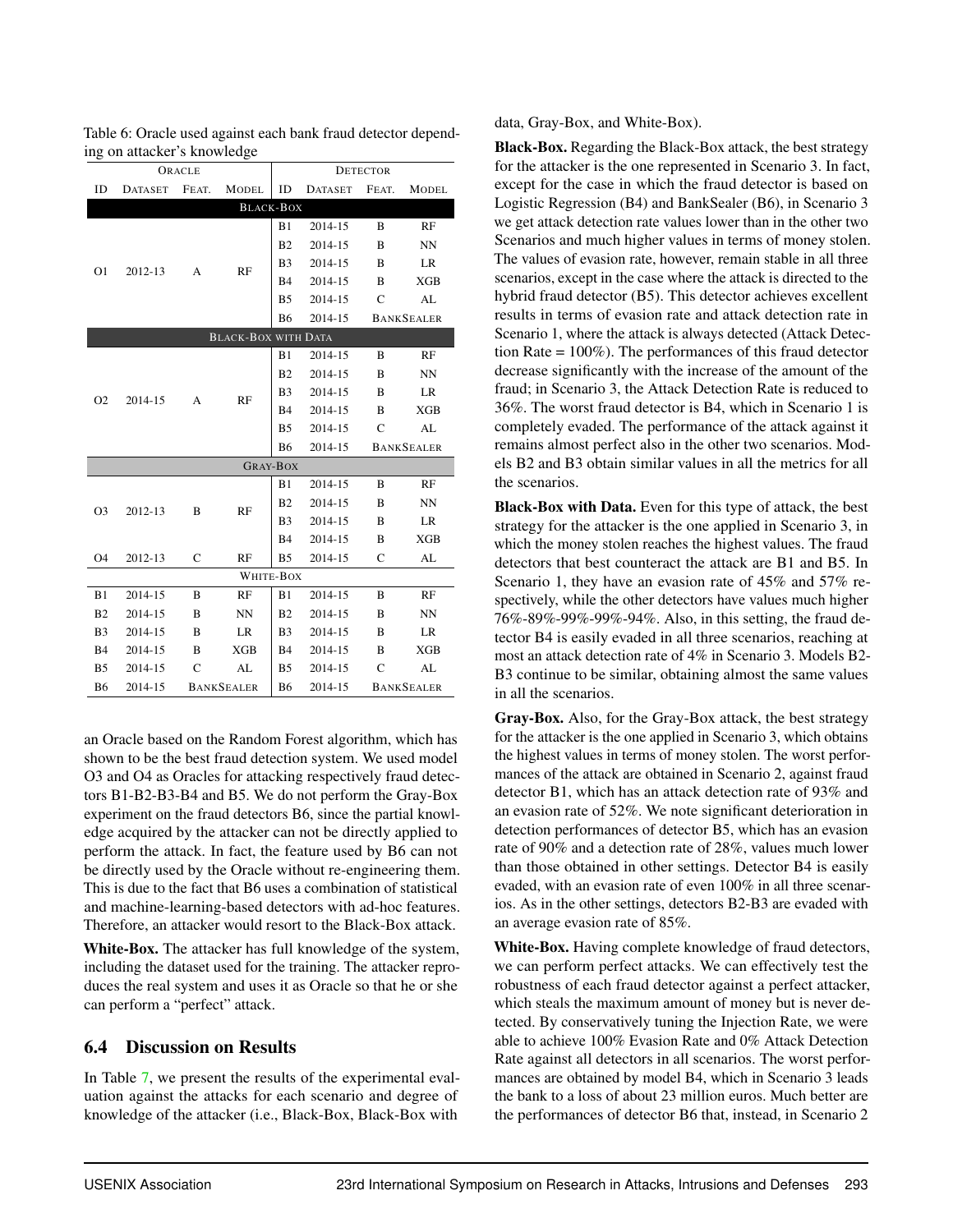| RANDOM FOREST (B1) NEURAL NETWORK (B2) XGBOOST (B3) LOGISTIC REGRESSION (B4)<br><b>BLACK-BOX</b><br>SCENARIO <sub>1</sub><br>58.5%<br>58.5%<br>58.5%<br>58.5%<br>58.5%<br>58.5%<br><b>Injection Rate</b><br>63%<br>85%<br>80%<br>100%<br>54%<br>95%<br><b>Evasion Rate</b><br>93%<br>44%<br>69%<br>$0\%$<br>100%<br>$6\%$<br><b>Attack Detection Rate</b><br>€ 1,585,267<br>€ 1,265,751<br>€ 2,329,885<br>€ 339,544<br>€ 2,144,541<br>Money Stolen<br>€ 650,507<br>SCENARIO <sub>2</sub><br>49.6%<br><b>Injection Rate</b><br>49.6%<br>49.6%<br>49.6%<br>49.6%<br>50%<br>60%<br>89%<br>84%<br>99%<br>71%<br>81%<br><b>Evasion Rate</b><br>84%<br>27%<br>49%<br>$1\%$<br>83%<br>20%<br><b>Attack Detection Rate</b><br>€ 2,722,586<br>€ 6,356,793<br>€ 5,107,460<br>€7,868,793<br>€ 2,330,346<br>€ 5,717,647<br>Money Stolen<br>SCENARIO <sub>3</sub><br>69.7%<br>69.7%<br>69.7%<br>69.7%<br>69.7%<br>71%<br><b>Injection Rate</b><br>62%<br>$88\%$<br>87%<br>98%<br>84%<br>75%<br><b>Evasion Rate</b><br>68%<br>22%<br>5%<br>26%<br><b>Attack Detection Rate</b><br>26%<br>36%<br>Money Stolen<br>€8,081,496<br>€ 13,954,723<br>€ 13,379,473<br>€16,193,353<br>€ 11,672,400<br>€11,774,757<br><b>BLACK-BOX WITH DATA</b><br>SCENARIO <sub>1</sub><br><b>Injection Rate</b><br>59.6%<br>59.6%<br>59.6%<br>59.6%<br>59.6%<br>59.5%<br>57%<br>89%<br>99%<br>45%<br>94%<br><b>Evasion Rate</b><br>76%<br>95%<br>38%<br>74%<br>$1\%$<br>97%<br>7%<br><b>Attack Detection Rate</b><br>€ 540,849<br>€ 1,764,979<br>€ 1,108,691<br>€ 2,357,735<br>€408,383<br>€ 2,145,080<br>Money Stolen<br>SCENARIO <sub>2</sub><br>55.7%<br>55.7%<br>55.7%<br><b>Injection Rate</b><br>55.7%<br>55.7%<br>56%<br>57%<br>88%<br>78%<br>100%<br>65%<br>82%<br><b>Evasion Rate</b><br>33%<br>59%<br>$1\%$<br>77%<br>20%<br><b>Attack Detection Rate</b><br>83%<br>Money Stolen<br>€ 3,330,573<br>€7,079,843<br>€ 5,391,816<br>€ 8,852,717<br>€ 3,132,262<br>€ 6,694,115<br><b>SCENARIO3</b><br>59.7%<br>59.7%<br>59.7%<br>59.7%<br>59.7%<br><b>Injection Rate</b><br>60%<br>59%<br>$87\%$<br>83%<br>98%<br>78%<br>75%<br><b>Evasion Rate</b><br>66%<br>24%<br>34%<br>4%<br>45%<br>30%<br><b>Attack Detection Rate</b><br>€ 6,329,751<br>€11,646,219<br>€ 10,498,652<br>€13,775,411<br>€ 9,504,000<br>Money Stolen<br>€ 8,651,346<br><b>GREY-BOX</b><br>SCENARIO <sub>1</sub><br>56.8%<br>56.8%<br>56.8%<br>41.7%<br><b>Injection Rate</b><br>56.8%<br>100%<br>64%<br><b>Evasion Rate</b><br>65%<br>88%<br>84%<br>$1\%$<br>91%<br><b>Attack Detection Rate</b><br>92%<br>40%<br>63%<br>€ 697,747<br>€ 1,687,563<br>€ 1,413,702<br>€ 2,261,085<br>€ 500,553<br>Money Stolen<br>SCENARIO <sub>2</sub><br>60.5%<br>42.2%<br><b>Injection Rate</b><br>60.5%<br>60.5%<br>60.5%<br>52%<br>$85\%$<br>100%<br><b>Evasion Rate</b><br>73%<br>78%<br>93%<br>40%<br>70%<br>$0\%$<br>49%<br><b>Attack Detection Rate</b><br>€ 2,778,662<br>€7,370,974<br>€ 5,427,974<br>€9,652,461<br>€ 3,739,336<br>Money Stolen<br>CENARIO <sub>3</sub><br>63.6%<br><b>Injection Rate</b><br>68.6%<br>68.6%<br>68.6%<br>68.6%<br>100%<br>90%<br><b>Evasion Rate</b><br>65%<br>93%<br>93%<br>17%<br>$0\%$<br>66%<br>20%<br>28%<br><b>Attack Detection Rate</b><br>s<br>Money Stolen<br>€8,268,764<br>€ 14,634,344<br>€ 14,062,925<br>€ 16,412,751<br>€11,777,417<br>$\overline{\phantom{a}}$<br>WHITE-BOX<br>SCENARIO 1<br><b>Injection Rate</b><br>39.3%<br>68.3%<br>59.4%<br>99.5%<br>30.2%<br>97.3%<br><b>Evasion Rate</b><br>100%<br>100%<br>100%<br>100%<br>100%<br>100%<br>$0\%$<br>$0\%$<br>$0\%$<br>$0\%$<br>$0\%$<br>$0\%$<br><b>Attack Detection Rate</b><br>€ 2,378,945<br>Money Stolen<br>€ 1,575,986<br>€ 2,534,932<br>€ 3,986,408<br>€1,198,900<br>€ 3,892,000<br>99%<br>69,1%<br>57.0%<br>31.7%<br>22%<br><b>Injection Rate</b><br>31.2%<br><b>Evasion Rate</b><br>100%<br>100%<br>100%<br>100%<br>100%<br>100%<br>$0\%$<br>$0\%$<br>$0\%$<br>$0\%$<br>$0\%$<br>$0\%$<br><b>Attack Detection Rate</b> |                       |              |            | moin the actector point of view, in <b>fea</b> the worst result from the actector point of view |             |             |             |             |
|-----------------------------------------------------------------------------------------------------------------------------------------------------------------------------------------------------------------------------------------------------------------------------------------------------------------------------------------------------------------------------------------------------------------------------------------------------------------------------------------------------------------------------------------------------------------------------------------------------------------------------------------------------------------------------------------------------------------------------------------------------------------------------------------------------------------------------------------------------------------------------------------------------------------------------------------------------------------------------------------------------------------------------------------------------------------------------------------------------------------------------------------------------------------------------------------------------------------------------------------------------------------------------------------------------------------------------------------------------------------------------------------------------------------------------------------------------------------------------------------------------------------------------------------------------------------------------------------------------------------------------------------------------------------------------------------------------------------------------------------------------------------------------------------------------------------------------------------------------------------------------------------------------------------------------------------------------------------------------------------------------------------------------------------------------------------------------------------------------------------------------------------------------------------------------------------------------------------------------------------------------------------------------------------------------------------------------------------------------------------------------------------------------------------------------------------------------------------------------------------------------------------------------------------------------------------------------------------------------------------------------------------------------------------------------------------------------------------------------------------------------------------------------------------------------------------------------------------------------------------------------------------------------------------------------------------------------------------------------------------------------------------------------------------------------------------------------------------------------------------------------------------------------------------------------------------------------------------------------------------------------------------------------------------------------------------------------------------------------------------------------------------------------------------------------------------------------------------------------------------------------------------------------------------------------------------------------------------------------------------------------------------------------------------------------------------------------------------------------------------------------------------------------------------------------------------------------------------------------------------------------------------------------------------------------------------------------------------|-----------------------|--------------|------------|-------------------------------------------------------------------------------------------------|-------------|-------------|-------------|-------------|
|                                                                                                                                                                                                                                                                                                                                                                                                                                                                                                                                                                                                                                                                                                                                                                                                                                                                                                                                                                                                                                                                                                                                                                                                                                                                                                                                                                                                                                                                                                                                                                                                                                                                                                                                                                                                                                                                                                                                                                                                                                                                                                                                                                                                                                                                                                                                                                                                                                                                                                                                                                                                                                                                                                                                                                                                                                                                                                                                                                                                                                                                                                                                                                                                                                                                                                                                                                                                                                                                                                                                                                                                                                                                                                                                                                                                                                                                                                                                                                 |                       |              |            |                                                                                                 |             |             | AL(B5)      | BS [11](B6) |
|                                                                                                                                                                                                                                                                                                                                                                                                                                                                                                                                                                                                                                                                                                                                                                                                                                                                                                                                                                                                                                                                                                                                                                                                                                                                                                                                                                                                                                                                                                                                                                                                                                                                                                                                                                                                                                                                                                                                                                                                                                                                                                                                                                                                                                                                                                                                                                                                                                                                                                                                                                                                                                                                                                                                                                                                                                                                                                                                                                                                                                                                                                                                                                                                                                                                                                                                                                                                                                                                                                                                                                                                                                                                                                                                                                                                                                                                                                                                                                 |                       |              |            |                                                                                                 |             |             |             |             |
|                                                                                                                                                                                                                                                                                                                                                                                                                                                                                                                                                                                                                                                                                                                                                                                                                                                                                                                                                                                                                                                                                                                                                                                                                                                                                                                                                                                                                                                                                                                                                                                                                                                                                                                                                                                                                                                                                                                                                                                                                                                                                                                                                                                                                                                                                                                                                                                                                                                                                                                                                                                                                                                                                                                                                                                                                                                                                                                                                                                                                                                                                                                                                                                                                                                                                                                                                                                                                                                                                                                                                                                                                                                                                                                                                                                                                                                                                                                                                                 |                       |              |            |                                                                                                 |             |             |             |             |
|                                                                                                                                                                                                                                                                                                                                                                                                                                                                                                                                                                                                                                                                                                                                                                                                                                                                                                                                                                                                                                                                                                                                                                                                                                                                                                                                                                                                                                                                                                                                                                                                                                                                                                                                                                                                                                                                                                                                                                                                                                                                                                                                                                                                                                                                                                                                                                                                                                                                                                                                                                                                                                                                                                                                                                                                                                                                                                                                                                                                                                                                                                                                                                                                                                                                                                                                                                                                                                                                                                                                                                                                                                                                                                                                                                                                                                                                                                                                                                 |                       |              |            |                                                                                                 |             |             |             |             |
|                                                                                                                                                                                                                                                                                                                                                                                                                                                                                                                                                                                                                                                                                                                                                                                                                                                                                                                                                                                                                                                                                                                                                                                                                                                                                                                                                                                                                                                                                                                                                                                                                                                                                                                                                                                                                                                                                                                                                                                                                                                                                                                                                                                                                                                                                                                                                                                                                                                                                                                                                                                                                                                                                                                                                                                                                                                                                                                                                                                                                                                                                                                                                                                                                                                                                                                                                                                                                                                                                                                                                                                                                                                                                                                                                                                                                                                                                                                                                                 |                       |              |            |                                                                                                 |             |             |             |             |
|                                                                                                                                                                                                                                                                                                                                                                                                                                                                                                                                                                                                                                                                                                                                                                                                                                                                                                                                                                                                                                                                                                                                                                                                                                                                                                                                                                                                                                                                                                                                                                                                                                                                                                                                                                                                                                                                                                                                                                                                                                                                                                                                                                                                                                                                                                                                                                                                                                                                                                                                                                                                                                                                                                                                                                                                                                                                                                                                                                                                                                                                                                                                                                                                                                                                                                                                                                                                                                                                                                                                                                                                                                                                                                                                                                                                                                                                                                                                                                 |                       |              |            |                                                                                                 |             |             |             |             |
|                                                                                                                                                                                                                                                                                                                                                                                                                                                                                                                                                                                                                                                                                                                                                                                                                                                                                                                                                                                                                                                                                                                                                                                                                                                                                                                                                                                                                                                                                                                                                                                                                                                                                                                                                                                                                                                                                                                                                                                                                                                                                                                                                                                                                                                                                                                                                                                                                                                                                                                                                                                                                                                                                                                                                                                                                                                                                                                                                                                                                                                                                                                                                                                                                                                                                                                                                                                                                                                                                                                                                                                                                                                                                                                                                                                                                                                                                                                                                                 |                       |              |            |                                                                                                 |             |             |             |             |
|                                                                                                                                                                                                                                                                                                                                                                                                                                                                                                                                                                                                                                                                                                                                                                                                                                                                                                                                                                                                                                                                                                                                                                                                                                                                                                                                                                                                                                                                                                                                                                                                                                                                                                                                                                                                                                                                                                                                                                                                                                                                                                                                                                                                                                                                                                                                                                                                                                                                                                                                                                                                                                                                                                                                                                                                                                                                                                                                                                                                                                                                                                                                                                                                                                                                                                                                                                                                                                                                                                                                                                                                                                                                                                                                                                                                                                                                                                                                                                 |                       |              |            |                                                                                                 |             |             |             |             |
|                                                                                                                                                                                                                                                                                                                                                                                                                                                                                                                                                                                                                                                                                                                                                                                                                                                                                                                                                                                                                                                                                                                                                                                                                                                                                                                                                                                                                                                                                                                                                                                                                                                                                                                                                                                                                                                                                                                                                                                                                                                                                                                                                                                                                                                                                                                                                                                                                                                                                                                                                                                                                                                                                                                                                                                                                                                                                                                                                                                                                                                                                                                                                                                                                                                                                                                                                                                                                                                                                                                                                                                                                                                                                                                                                                                                                                                                                                                                                                 |                       |              |            |                                                                                                 |             |             |             |             |
|                                                                                                                                                                                                                                                                                                                                                                                                                                                                                                                                                                                                                                                                                                                                                                                                                                                                                                                                                                                                                                                                                                                                                                                                                                                                                                                                                                                                                                                                                                                                                                                                                                                                                                                                                                                                                                                                                                                                                                                                                                                                                                                                                                                                                                                                                                                                                                                                                                                                                                                                                                                                                                                                                                                                                                                                                                                                                                                                                                                                                                                                                                                                                                                                                                                                                                                                                                                                                                                                                                                                                                                                                                                                                                                                                                                                                                                                                                                                                                 |                       |              |            |                                                                                                 |             |             |             |             |
|                                                                                                                                                                                                                                                                                                                                                                                                                                                                                                                                                                                                                                                                                                                                                                                                                                                                                                                                                                                                                                                                                                                                                                                                                                                                                                                                                                                                                                                                                                                                                                                                                                                                                                                                                                                                                                                                                                                                                                                                                                                                                                                                                                                                                                                                                                                                                                                                                                                                                                                                                                                                                                                                                                                                                                                                                                                                                                                                                                                                                                                                                                                                                                                                                                                                                                                                                                                                                                                                                                                                                                                                                                                                                                                                                                                                                                                                                                                                                                 |                       |              |            |                                                                                                 |             |             |             |             |
|                                                                                                                                                                                                                                                                                                                                                                                                                                                                                                                                                                                                                                                                                                                                                                                                                                                                                                                                                                                                                                                                                                                                                                                                                                                                                                                                                                                                                                                                                                                                                                                                                                                                                                                                                                                                                                                                                                                                                                                                                                                                                                                                                                                                                                                                                                                                                                                                                                                                                                                                                                                                                                                                                                                                                                                                                                                                                                                                                                                                                                                                                                                                                                                                                                                                                                                                                                                                                                                                                                                                                                                                                                                                                                                                                                                                                                                                                                                                                                 |                       |              |            |                                                                                                 |             |             |             |             |
|                                                                                                                                                                                                                                                                                                                                                                                                                                                                                                                                                                                                                                                                                                                                                                                                                                                                                                                                                                                                                                                                                                                                                                                                                                                                                                                                                                                                                                                                                                                                                                                                                                                                                                                                                                                                                                                                                                                                                                                                                                                                                                                                                                                                                                                                                                                                                                                                                                                                                                                                                                                                                                                                                                                                                                                                                                                                                                                                                                                                                                                                                                                                                                                                                                                                                                                                                                                                                                                                                                                                                                                                                                                                                                                                                                                                                                                                                                                                                                 |                       |              |            |                                                                                                 |             |             |             |             |
|                                                                                                                                                                                                                                                                                                                                                                                                                                                                                                                                                                                                                                                                                                                                                                                                                                                                                                                                                                                                                                                                                                                                                                                                                                                                                                                                                                                                                                                                                                                                                                                                                                                                                                                                                                                                                                                                                                                                                                                                                                                                                                                                                                                                                                                                                                                                                                                                                                                                                                                                                                                                                                                                                                                                                                                                                                                                                                                                                                                                                                                                                                                                                                                                                                                                                                                                                                                                                                                                                                                                                                                                                                                                                                                                                                                                                                                                                                                                                                 |                       |              |            |                                                                                                 |             |             |             |             |
|                                                                                                                                                                                                                                                                                                                                                                                                                                                                                                                                                                                                                                                                                                                                                                                                                                                                                                                                                                                                                                                                                                                                                                                                                                                                                                                                                                                                                                                                                                                                                                                                                                                                                                                                                                                                                                                                                                                                                                                                                                                                                                                                                                                                                                                                                                                                                                                                                                                                                                                                                                                                                                                                                                                                                                                                                                                                                                                                                                                                                                                                                                                                                                                                                                                                                                                                                                                                                                                                                                                                                                                                                                                                                                                                                                                                                                                                                                                                                                 |                       |              |            |                                                                                                 |             |             |             |             |
|                                                                                                                                                                                                                                                                                                                                                                                                                                                                                                                                                                                                                                                                                                                                                                                                                                                                                                                                                                                                                                                                                                                                                                                                                                                                                                                                                                                                                                                                                                                                                                                                                                                                                                                                                                                                                                                                                                                                                                                                                                                                                                                                                                                                                                                                                                                                                                                                                                                                                                                                                                                                                                                                                                                                                                                                                                                                                                                                                                                                                                                                                                                                                                                                                                                                                                                                                                                                                                                                                                                                                                                                                                                                                                                                                                                                                                                                                                                                                                 |                       |              |            |                                                                                                 |             |             |             |             |
|                                                                                                                                                                                                                                                                                                                                                                                                                                                                                                                                                                                                                                                                                                                                                                                                                                                                                                                                                                                                                                                                                                                                                                                                                                                                                                                                                                                                                                                                                                                                                                                                                                                                                                                                                                                                                                                                                                                                                                                                                                                                                                                                                                                                                                                                                                                                                                                                                                                                                                                                                                                                                                                                                                                                                                                                                                                                                                                                                                                                                                                                                                                                                                                                                                                                                                                                                                                                                                                                                                                                                                                                                                                                                                                                                                                                                                                                                                                                                                 |                       |              |            |                                                                                                 |             |             |             |             |
|                                                                                                                                                                                                                                                                                                                                                                                                                                                                                                                                                                                                                                                                                                                                                                                                                                                                                                                                                                                                                                                                                                                                                                                                                                                                                                                                                                                                                                                                                                                                                                                                                                                                                                                                                                                                                                                                                                                                                                                                                                                                                                                                                                                                                                                                                                                                                                                                                                                                                                                                                                                                                                                                                                                                                                                                                                                                                                                                                                                                                                                                                                                                                                                                                                                                                                                                                                                                                                                                                                                                                                                                                                                                                                                                                                                                                                                                                                                                                                 |                       |              |            |                                                                                                 |             |             |             |             |
|                                                                                                                                                                                                                                                                                                                                                                                                                                                                                                                                                                                                                                                                                                                                                                                                                                                                                                                                                                                                                                                                                                                                                                                                                                                                                                                                                                                                                                                                                                                                                                                                                                                                                                                                                                                                                                                                                                                                                                                                                                                                                                                                                                                                                                                                                                                                                                                                                                                                                                                                                                                                                                                                                                                                                                                                                                                                                                                                                                                                                                                                                                                                                                                                                                                                                                                                                                                                                                                                                                                                                                                                                                                                                                                                                                                                                                                                                                                                                                 |                       |              |            |                                                                                                 |             |             |             |             |
|                                                                                                                                                                                                                                                                                                                                                                                                                                                                                                                                                                                                                                                                                                                                                                                                                                                                                                                                                                                                                                                                                                                                                                                                                                                                                                                                                                                                                                                                                                                                                                                                                                                                                                                                                                                                                                                                                                                                                                                                                                                                                                                                                                                                                                                                                                                                                                                                                                                                                                                                                                                                                                                                                                                                                                                                                                                                                                                                                                                                                                                                                                                                                                                                                                                                                                                                                                                                                                                                                                                                                                                                                                                                                                                                                                                                                                                                                                                                                                 |                       |              |            |                                                                                                 |             |             |             |             |
|                                                                                                                                                                                                                                                                                                                                                                                                                                                                                                                                                                                                                                                                                                                                                                                                                                                                                                                                                                                                                                                                                                                                                                                                                                                                                                                                                                                                                                                                                                                                                                                                                                                                                                                                                                                                                                                                                                                                                                                                                                                                                                                                                                                                                                                                                                                                                                                                                                                                                                                                                                                                                                                                                                                                                                                                                                                                                                                                                                                                                                                                                                                                                                                                                                                                                                                                                                                                                                                                                                                                                                                                                                                                                                                                                                                                                                                                                                                                                                 |                       |              |            |                                                                                                 |             |             |             |             |
|                                                                                                                                                                                                                                                                                                                                                                                                                                                                                                                                                                                                                                                                                                                                                                                                                                                                                                                                                                                                                                                                                                                                                                                                                                                                                                                                                                                                                                                                                                                                                                                                                                                                                                                                                                                                                                                                                                                                                                                                                                                                                                                                                                                                                                                                                                                                                                                                                                                                                                                                                                                                                                                                                                                                                                                                                                                                                                                                                                                                                                                                                                                                                                                                                                                                                                                                                                                                                                                                                                                                                                                                                                                                                                                                                                                                                                                                                                                                                                 |                       |              |            |                                                                                                 |             |             |             |             |
|                                                                                                                                                                                                                                                                                                                                                                                                                                                                                                                                                                                                                                                                                                                                                                                                                                                                                                                                                                                                                                                                                                                                                                                                                                                                                                                                                                                                                                                                                                                                                                                                                                                                                                                                                                                                                                                                                                                                                                                                                                                                                                                                                                                                                                                                                                                                                                                                                                                                                                                                                                                                                                                                                                                                                                                                                                                                                                                                                                                                                                                                                                                                                                                                                                                                                                                                                                                                                                                                                                                                                                                                                                                                                                                                                                                                                                                                                                                                                                 |                       |              |            |                                                                                                 |             |             |             |             |
|                                                                                                                                                                                                                                                                                                                                                                                                                                                                                                                                                                                                                                                                                                                                                                                                                                                                                                                                                                                                                                                                                                                                                                                                                                                                                                                                                                                                                                                                                                                                                                                                                                                                                                                                                                                                                                                                                                                                                                                                                                                                                                                                                                                                                                                                                                                                                                                                                                                                                                                                                                                                                                                                                                                                                                                                                                                                                                                                                                                                                                                                                                                                                                                                                                                                                                                                                                                                                                                                                                                                                                                                                                                                                                                                                                                                                                                                                                                                                                 |                       |              |            |                                                                                                 |             |             |             |             |
|                                                                                                                                                                                                                                                                                                                                                                                                                                                                                                                                                                                                                                                                                                                                                                                                                                                                                                                                                                                                                                                                                                                                                                                                                                                                                                                                                                                                                                                                                                                                                                                                                                                                                                                                                                                                                                                                                                                                                                                                                                                                                                                                                                                                                                                                                                                                                                                                                                                                                                                                                                                                                                                                                                                                                                                                                                                                                                                                                                                                                                                                                                                                                                                                                                                                                                                                                                                                                                                                                                                                                                                                                                                                                                                                                                                                                                                                                                                                                                 |                       |              |            |                                                                                                 |             |             |             |             |
|                                                                                                                                                                                                                                                                                                                                                                                                                                                                                                                                                                                                                                                                                                                                                                                                                                                                                                                                                                                                                                                                                                                                                                                                                                                                                                                                                                                                                                                                                                                                                                                                                                                                                                                                                                                                                                                                                                                                                                                                                                                                                                                                                                                                                                                                                                                                                                                                                                                                                                                                                                                                                                                                                                                                                                                                                                                                                                                                                                                                                                                                                                                                                                                                                                                                                                                                                                                                                                                                                                                                                                                                                                                                                                                                                                                                                                                                                                                                                                 |                       |              |            |                                                                                                 |             |             |             |             |
|                                                                                                                                                                                                                                                                                                                                                                                                                                                                                                                                                                                                                                                                                                                                                                                                                                                                                                                                                                                                                                                                                                                                                                                                                                                                                                                                                                                                                                                                                                                                                                                                                                                                                                                                                                                                                                                                                                                                                                                                                                                                                                                                                                                                                                                                                                                                                                                                                                                                                                                                                                                                                                                                                                                                                                                                                                                                                                                                                                                                                                                                                                                                                                                                                                                                                                                                                                                                                                                                                                                                                                                                                                                                                                                                                                                                                                                                                                                                                                 |                       |              |            |                                                                                                 |             |             |             |             |
|                                                                                                                                                                                                                                                                                                                                                                                                                                                                                                                                                                                                                                                                                                                                                                                                                                                                                                                                                                                                                                                                                                                                                                                                                                                                                                                                                                                                                                                                                                                                                                                                                                                                                                                                                                                                                                                                                                                                                                                                                                                                                                                                                                                                                                                                                                                                                                                                                                                                                                                                                                                                                                                                                                                                                                                                                                                                                                                                                                                                                                                                                                                                                                                                                                                                                                                                                                                                                                                                                                                                                                                                                                                                                                                                                                                                                                                                                                                                                                 |                       |              |            |                                                                                                 |             |             |             |             |
|                                                                                                                                                                                                                                                                                                                                                                                                                                                                                                                                                                                                                                                                                                                                                                                                                                                                                                                                                                                                                                                                                                                                                                                                                                                                                                                                                                                                                                                                                                                                                                                                                                                                                                                                                                                                                                                                                                                                                                                                                                                                                                                                                                                                                                                                                                                                                                                                                                                                                                                                                                                                                                                                                                                                                                                                                                                                                                                                                                                                                                                                                                                                                                                                                                                                                                                                                                                                                                                                                                                                                                                                                                                                                                                                                                                                                                                                                                                                                                 |                       |              |            |                                                                                                 |             |             |             |             |
|                                                                                                                                                                                                                                                                                                                                                                                                                                                                                                                                                                                                                                                                                                                                                                                                                                                                                                                                                                                                                                                                                                                                                                                                                                                                                                                                                                                                                                                                                                                                                                                                                                                                                                                                                                                                                                                                                                                                                                                                                                                                                                                                                                                                                                                                                                                                                                                                                                                                                                                                                                                                                                                                                                                                                                                                                                                                                                                                                                                                                                                                                                                                                                                                                                                                                                                                                                                                                                                                                                                                                                                                                                                                                                                                                                                                                                                                                                                                                                 |                       |              |            |                                                                                                 |             |             |             |             |
|                                                                                                                                                                                                                                                                                                                                                                                                                                                                                                                                                                                                                                                                                                                                                                                                                                                                                                                                                                                                                                                                                                                                                                                                                                                                                                                                                                                                                                                                                                                                                                                                                                                                                                                                                                                                                                                                                                                                                                                                                                                                                                                                                                                                                                                                                                                                                                                                                                                                                                                                                                                                                                                                                                                                                                                                                                                                                                                                                                                                                                                                                                                                                                                                                                                                                                                                                                                                                                                                                                                                                                                                                                                                                                                                                                                                                                                                                                                                                                 |                       |              |            |                                                                                                 |             |             |             |             |
|                                                                                                                                                                                                                                                                                                                                                                                                                                                                                                                                                                                                                                                                                                                                                                                                                                                                                                                                                                                                                                                                                                                                                                                                                                                                                                                                                                                                                                                                                                                                                                                                                                                                                                                                                                                                                                                                                                                                                                                                                                                                                                                                                                                                                                                                                                                                                                                                                                                                                                                                                                                                                                                                                                                                                                                                                                                                                                                                                                                                                                                                                                                                                                                                                                                                                                                                                                                                                                                                                                                                                                                                                                                                                                                                                                                                                                                                                                                                                                 |                       |              |            |                                                                                                 |             |             |             |             |
|                                                                                                                                                                                                                                                                                                                                                                                                                                                                                                                                                                                                                                                                                                                                                                                                                                                                                                                                                                                                                                                                                                                                                                                                                                                                                                                                                                                                                                                                                                                                                                                                                                                                                                                                                                                                                                                                                                                                                                                                                                                                                                                                                                                                                                                                                                                                                                                                                                                                                                                                                                                                                                                                                                                                                                                                                                                                                                                                                                                                                                                                                                                                                                                                                                                                                                                                                                                                                                                                                                                                                                                                                                                                                                                                                                                                                                                                                                                                                                 |                       |              |            |                                                                                                 |             |             |             |             |
|                                                                                                                                                                                                                                                                                                                                                                                                                                                                                                                                                                                                                                                                                                                                                                                                                                                                                                                                                                                                                                                                                                                                                                                                                                                                                                                                                                                                                                                                                                                                                                                                                                                                                                                                                                                                                                                                                                                                                                                                                                                                                                                                                                                                                                                                                                                                                                                                                                                                                                                                                                                                                                                                                                                                                                                                                                                                                                                                                                                                                                                                                                                                                                                                                                                                                                                                                                                                                                                                                                                                                                                                                                                                                                                                                                                                                                                                                                                                                                 |                       |              |            |                                                                                                 |             |             |             |             |
|                                                                                                                                                                                                                                                                                                                                                                                                                                                                                                                                                                                                                                                                                                                                                                                                                                                                                                                                                                                                                                                                                                                                                                                                                                                                                                                                                                                                                                                                                                                                                                                                                                                                                                                                                                                                                                                                                                                                                                                                                                                                                                                                                                                                                                                                                                                                                                                                                                                                                                                                                                                                                                                                                                                                                                                                                                                                                                                                                                                                                                                                                                                                                                                                                                                                                                                                                                                                                                                                                                                                                                                                                                                                                                                                                                                                                                                                                                                                                                 |                       |              |            |                                                                                                 |             |             |             |             |
|                                                                                                                                                                                                                                                                                                                                                                                                                                                                                                                                                                                                                                                                                                                                                                                                                                                                                                                                                                                                                                                                                                                                                                                                                                                                                                                                                                                                                                                                                                                                                                                                                                                                                                                                                                                                                                                                                                                                                                                                                                                                                                                                                                                                                                                                                                                                                                                                                                                                                                                                                                                                                                                                                                                                                                                                                                                                                                                                                                                                                                                                                                                                                                                                                                                                                                                                                                                                                                                                                                                                                                                                                                                                                                                                                                                                                                                                                                                                                                 |                       |              |            |                                                                                                 |             |             |             |             |
|                                                                                                                                                                                                                                                                                                                                                                                                                                                                                                                                                                                                                                                                                                                                                                                                                                                                                                                                                                                                                                                                                                                                                                                                                                                                                                                                                                                                                                                                                                                                                                                                                                                                                                                                                                                                                                                                                                                                                                                                                                                                                                                                                                                                                                                                                                                                                                                                                                                                                                                                                                                                                                                                                                                                                                                                                                                                                                                                                                                                                                                                                                                                                                                                                                                                                                                                                                                                                                                                                                                                                                                                                                                                                                                                                                                                                                                                                                                                                                 |                       |              |            |                                                                                                 |             |             |             |             |
|                                                                                                                                                                                                                                                                                                                                                                                                                                                                                                                                                                                                                                                                                                                                                                                                                                                                                                                                                                                                                                                                                                                                                                                                                                                                                                                                                                                                                                                                                                                                                                                                                                                                                                                                                                                                                                                                                                                                                                                                                                                                                                                                                                                                                                                                                                                                                                                                                                                                                                                                                                                                                                                                                                                                                                                                                                                                                                                                                                                                                                                                                                                                                                                                                                                                                                                                                                                                                                                                                                                                                                                                                                                                                                                                                                                                                                                                                                                                                                 |                       |              |            |                                                                                                 |             |             |             |             |
|                                                                                                                                                                                                                                                                                                                                                                                                                                                                                                                                                                                                                                                                                                                                                                                                                                                                                                                                                                                                                                                                                                                                                                                                                                                                                                                                                                                                                                                                                                                                                                                                                                                                                                                                                                                                                                                                                                                                                                                                                                                                                                                                                                                                                                                                                                                                                                                                                                                                                                                                                                                                                                                                                                                                                                                                                                                                                                                                                                                                                                                                                                                                                                                                                                                                                                                                                                                                                                                                                                                                                                                                                                                                                                                                                                                                                                                                                                                                                                 |                       |              |            |                                                                                                 |             |             |             |             |
|                                                                                                                                                                                                                                                                                                                                                                                                                                                                                                                                                                                                                                                                                                                                                                                                                                                                                                                                                                                                                                                                                                                                                                                                                                                                                                                                                                                                                                                                                                                                                                                                                                                                                                                                                                                                                                                                                                                                                                                                                                                                                                                                                                                                                                                                                                                                                                                                                                                                                                                                                                                                                                                                                                                                                                                                                                                                                                                                                                                                                                                                                                                                                                                                                                                                                                                                                                                                                                                                                                                                                                                                                                                                                                                                                                                                                                                                                                                                                                 |                       |              |            |                                                                                                 |             |             |             |             |
|                                                                                                                                                                                                                                                                                                                                                                                                                                                                                                                                                                                                                                                                                                                                                                                                                                                                                                                                                                                                                                                                                                                                                                                                                                                                                                                                                                                                                                                                                                                                                                                                                                                                                                                                                                                                                                                                                                                                                                                                                                                                                                                                                                                                                                                                                                                                                                                                                                                                                                                                                                                                                                                                                                                                                                                                                                                                                                                                                                                                                                                                                                                                                                                                                                                                                                                                                                                                                                                                                                                                                                                                                                                                                                                                                                                                                                                                                                                                                                 |                       |              |            |                                                                                                 |             |             |             |             |
|                                                                                                                                                                                                                                                                                                                                                                                                                                                                                                                                                                                                                                                                                                                                                                                                                                                                                                                                                                                                                                                                                                                                                                                                                                                                                                                                                                                                                                                                                                                                                                                                                                                                                                                                                                                                                                                                                                                                                                                                                                                                                                                                                                                                                                                                                                                                                                                                                                                                                                                                                                                                                                                                                                                                                                                                                                                                                                                                                                                                                                                                                                                                                                                                                                                                                                                                                                                                                                                                                                                                                                                                                                                                                                                                                                                                                                                                                                                                                                 |                       |              |            |                                                                                                 |             |             |             |             |
|                                                                                                                                                                                                                                                                                                                                                                                                                                                                                                                                                                                                                                                                                                                                                                                                                                                                                                                                                                                                                                                                                                                                                                                                                                                                                                                                                                                                                                                                                                                                                                                                                                                                                                                                                                                                                                                                                                                                                                                                                                                                                                                                                                                                                                                                                                                                                                                                                                                                                                                                                                                                                                                                                                                                                                                                                                                                                                                                                                                                                                                                                                                                                                                                                                                                                                                                                                                                                                                                                                                                                                                                                                                                                                                                                                                                                                                                                                                                                                 |                       |              |            |                                                                                                 |             |             |             |             |
|                                                                                                                                                                                                                                                                                                                                                                                                                                                                                                                                                                                                                                                                                                                                                                                                                                                                                                                                                                                                                                                                                                                                                                                                                                                                                                                                                                                                                                                                                                                                                                                                                                                                                                                                                                                                                                                                                                                                                                                                                                                                                                                                                                                                                                                                                                                                                                                                                                                                                                                                                                                                                                                                                                                                                                                                                                                                                                                                                                                                                                                                                                                                                                                                                                                                                                                                                                                                                                                                                                                                                                                                                                                                                                                                                                                                                                                                                                                                                                 |                       |              |            |                                                                                                 |             |             |             |             |
|                                                                                                                                                                                                                                                                                                                                                                                                                                                                                                                                                                                                                                                                                                                                                                                                                                                                                                                                                                                                                                                                                                                                                                                                                                                                                                                                                                                                                                                                                                                                                                                                                                                                                                                                                                                                                                                                                                                                                                                                                                                                                                                                                                                                                                                                                                                                                                                                                                                                                                                                                                                                                                                                                                                                                                                                                                                                                                                                                                                                                                                                                                                                                                                                                                                                                                                                                                                                                                                                                                                                                                                                                                                                                                                                                                                                                                                                                                                                                                 |                       |              |            |                                                                                                 |             |             |             |             |
|                                                                                                                                                                                                                                                                                                                                                                                                                                                                                                                                                                                                                                                                                                                                                                                                                                                                                                                                                                                                                                                                                                                                                                                                                                                                                                                                                                                                                                                                                                                                                                                                                                                                                                                                                                                                                                                                                                                                                                                                                                                                                                                                                                                                                                                                                                                                                                                                                                                                                                                                                                                                                                                                                                                                                                                                                                                                                                                                                                                                                                                                                                                                                                                                                                                                                                                                                                                                                                                                                                                                                                                                                                                                                                                                                                                                                                                                                                                                                                 |                       |              |            |                                                                                                 |             |             |             |             |
|                                                                                                                                                                                                                                                                                                                                                                                                                                                                                                                                                                                                                                                                                                                                                                                                                                                                                                                                                                                                                                                                                                                                                                                                                                                                                                                                                                                                                                                                                                                                                                                                                                                                                                                                                                                                                                                                                                                                                                                                                                                                                                                                                                                                                                                                                                                                                                                                                                                                                                                                                                                                                                                                                                                                                                                                                                                                                                                                                                                                                                                                                                                                                                                                                                                                                                                                                                                                                                                                                                                                                                                                                                                                                                                                                                                                                                                                                                                                                                 |                       |              |            |                                                                                                 |             |             |             |             |
|                                                                                                                                                                                                                                                                                                                                                                                                                                                                                                                                                                                                                                                                                                                                                                                                                                                                                                                                                                                                                                                                                                                                                                                                                                                                                                                                                                                                                                                                                                                                                                                                                                                                                                                                                                                                                                                                                                                                                                                                                                                                                                                                                                                                                                                                                                                                                                                                                                                                                                                                                                                                                                                                                                                                                                                                                                                                                                                                                                                                                                                                                                                                                                                                                                                                                                                                                                                                                                                                                                                                                                                                                                                                                                                                                                                                                                                                                                                                                                 |                       |              |            |                                                                                                 |             |             |             |             |
|                                                                                                                                                                                                                                                                                                                                                                                                                                                                                                                                                                                                                                                                                                                                                                                                                                                                                                                                                                                                                                                                                                                                                                                                                                                                                                                                                                                                                                                                                                                                                                                                                                                                                                                                                                                                                                                                                                                                                                                                                                                                                                                                                                                                                                                                                                                                                                                                                                                                                                                                                                                                                                                                                                                                                                                                                                                                                                                                                                                                                                                                                                                                                                                                                                                                                                                                                                                                                                                                                                                                                                                                                                                                                                                                                                                                                                                                                                                                                                 |                       |              |            |                                                                                                 |             |             |             |             |
|                                                                                                                                                                                                                                                                                                                                                                                                                                                                                                                                                                                                                                                                                                                                                                                                                                                                                                                                                                                                                                                                                                                                                                                                                                                                                                                                                                                                                                                                                                                                                                                                                                                                                                                                                                                                                                                                                                                                                                                                                                                                                                                                                                                                                                                                                                                                                                                                                                                                                                                                                                                                                                                                                                                                                                                                                                                                                                                                                                                                                                                                                                                                                                                                                                                                                                                                                                                                                                                                                                                                                                                                                                                                                                                                                                                                                                                                                                                                                                 |                       |              |            |                                                                                                 |             |             |             |             |
| 32.2%<br>78.2%<br>73.2%<br>96.7%<br>27.8%<br><b>Injection Rate</b><br>22%                                                                                                                                                                                                                                                                                                                                                                                                                                                                                                                                                                                                                                                                                                                                                                                                                                                                                                                                                                                                                                                                                                                                                                                                                                                                                                                                                                                                                                                                                                                                                                                                                                                                                                                                                                                                                                                                                                                                                                                                                                                                                                                                                                                                                                                                                                                                                                                                                                                                                                                                                                                                                                                                                                                                                                                                                                                                                                                                                                                                                                                                                                                                                                                                                                                                                                                                                                                                                                                                                                                                                                                                                                                                                                                                                                                                                                                                                       | SCENARIO <sub>2</sub> | Money Stolen | €4,978,737 | € 10,923,554                                                                                    | € 9,126,239 | €15,830,758 | € 5,059,850 | € 3,520,000 |
| 100%<br>100%<br>100%<br>100%<br>100%<br>100%<br><b>Evasion Rate</b>                                                                                                                                                                                                                                                                                                                                                                                                                                                                                                                                                                                                                                                                                                                                                                                                                                                                                                                                                                                                                                                                                                                                                                                                                                                                                                                                                                                                                                                                                                                                                                                                                                                                                                                                                                                                                                                                                                                                                                                                                                                                                                                                                                                                                                                                                                                                                                                                                                                                                                                                                                                                                                                                                                                                                                                                                                                                                                                                                                                                                                                                                                                                                                                                                                                                                                                                                                                                                                                                                                                                                                                                                                                                                                                                                                                                                                                                                             |                       |              |            |                                                                                                 |             |             |             |             |
| $0\%$<br>$0\%$<br>$0\%$<br>$0\%$<br>$0\%$<br>$0\%$<br><b>Attack Detection Rate</b>                                                                                                                                                                                                                                                                                                                                                                                                                                                                                                                                                                                                                                                                                                                                                                                                                                                                                                                                                                                                                                                                                                                                                                                                                                                                                                                                                                                                                                                                                                                                                                                                                                                                                                                                                                                                                                                                                                                                                                                                                                                                                                                                                                                                                                                                                                                                                                                                                                                                                                                                                                                                                                                                                                                                                                                                                                                                                                                                                                                                                                                                                                                                                                                                                                                                                                                                                                                                                                                                                                                                                                                                                                                                                                                                                                                                                                                                              |                       |              |            |                                                                                                 |             |             |             |             |
|                                                                                                                                                                                                                                                                                                                                                                                                                                                                                                                                                                                                                                                                                                                                                                                                                                                                                                                                                                                                                                                                                                                                                                                                                                                                                                                                                                                                                                                                                                                                                                                                                                                                                                                                                                                                                                                                                                                                                                                                                                                                                                                                                                                                                                                                                                                                                                                                                                                                                                                                                                                                                                                                                                                                                                                                                                                                                                                                                                                                                                                                                                                                                                                                                                                                                                                                                                                                                                                                                                                                                                                                                                                                                                                                                                                                                                                                                                                                                                 |                       |              |            |                                                                                                 |             |             |             |             |
| € 7,697,218<br>€ 18,237,258<br>€ 23,195,258<br>Money Stolen<br>€ 17,567,217<br>€ 6,647,723<br>€5,280,000                                                                                                                                                                                                                                                                                                                                                                                                                                                                                                                                                                                                                                                                                                                                                                                                                                                                                                                                                                                                                                                                                                                                                                                                                                                                                                                                                                                                                                                                                                                                                                                                                                                                                                                                                                                                                                                                                                                                                                                                                                                                                                                                                                                                                                                                                                                                                                                                                                                                                                                                                                                                                                                                                                                                                                                                                                                                                                                                                                                                                                                                                                                                                                                                                                                                                                                                                                                                                                                                                                                                                                                                                                                                                                                                                                                                                                                        | SCENARIO <sub>3</sub> |              |            |                                                                                                 |             |             |             |             |

<span id="page-9-0"></span>Table 7: Experimental results for all the evasion scenarios, attacker's knowledge, and fraud detectors: In green the best results from the detector point of view, in red the worst result from the detector point of view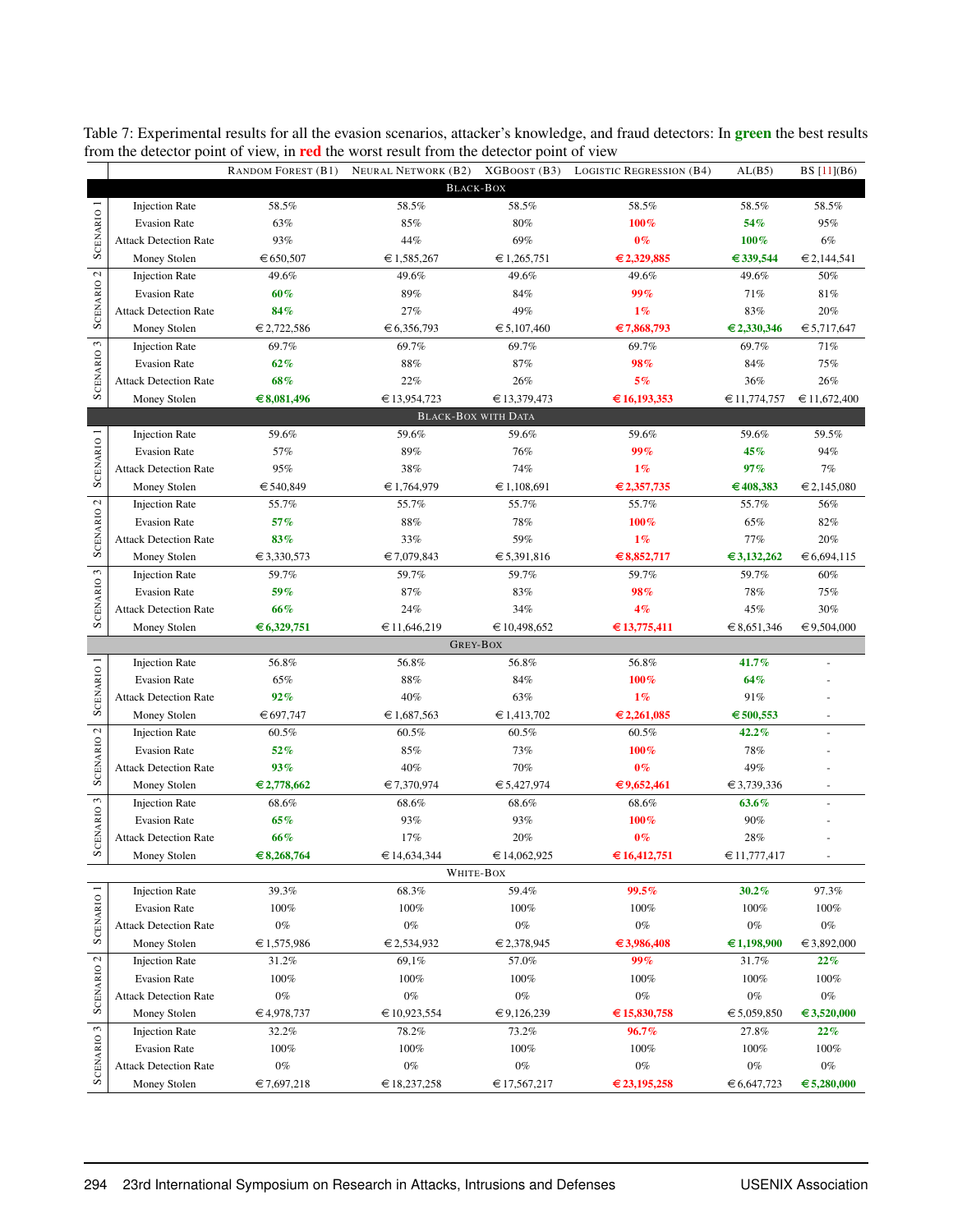and 3, significantly reduces the losses of the bank. The results show that the increase in the degree of knowledge of the attacker does not lead to significant improvements in attack performance. For example, in the attacks against model B2 based on Neural Network, we have an evasion rate of 85-89-88% for the Black-Box setting in Scenarios 1, 2, and 3, respectively and 88-85-93% in the Gray-Box one. The injection rate and the evasion rate are dependent on the classification threshold used by the Oracle to determine if a transaction is a fraud or legitimate and, therefore, to determine if the attacker has to carry out the transaction. The stolen money depends both on the injection rate and on the evasion rate and therefore gives us a basis for comparing the different attacks. Even looking at the stolen money, we do not notice excessive improvements in the attacks in which the attacker has a higher degree of knowledge of the system. So, we can state that the isolated knowledge of the dataset and the knowledge of the feature extraction method does not bring significant advantages in conducting an attack following our approach. However, if the attacker has both pieces of knowledge and also knows the machine learning algorithm employed by the fraud detector, he can perform a White-Box attack that instead manages to hide perfectly the frauds. The experiments also show that the bank would lose a significant amount of money if many fraudsters were using this method, but we must take into account that this attack is not easily deployable in the real world because there are significant obstacles. First of all, the attacker needs a banking dataset, which is very difficult to obtain because the banks keep their data very carefully and do not release them. Besides, this approach is perilous for the attacker, in the case of Black-Box the model based on random forest (B1) has an attack detection rate higher than 68%, this means that an attacker has about 32% chance of performing an entire attack without being detected and then prosecuted by law for the crime committed. One last important consideration concerns fraud detectors: the results show that if the attack is performed on a simple fraud detector, with low performance (e.g., Logistic Regression, B4) also the Black-Box attack gets excellent results: with an attack detection rate of 0% in the case of the first scenario, 1% in the second and 5% in the case of the third scenario. A similar consideration can be made on the system currently deployed by the banking institution we collaborated with (i.e., Banksealer, B6). Very different is the case of the fraud detector based on Random Forest (B1), which is much more robust detecting 93% of the attacks in the first scenario, 84% in the second and 68% in the third. So we can state that the choice of the fraud detector is crucial for a bank to reduce money losses. In our experiments, the fraud detector based on Random Forest has a bound of money loss (determined by White-Box tests) of about one-third of the one we have with the fraud detector based on Logistic Regression.

## 7 Limitations and Future Works

Besides the assumptions made in Section [5,](#page-3-3) there are few more thing that needs to be clarified. Even if we had two real datasets provided by a banking group, we had to rely on domain experts (bank operators) to enrich our datasets with synthetic frauds and compensate for the lack of labels. This represents only a partial limitation; although we did not have real fraud flagged, we accurately modeled synthetic frauds, and the standard behavior of users was real and legit. A possible limitation regards the source of datasets. Both datasets used in the experiments belong to the same bank but in different periods. Therefore, we were able to evaluate only the transferability of an attack in the same domain. Also, this limited data source partially affects the representativeness of the experiment and may underestimate real-world fraud detection mechanisms' effectiveness. Financial institutions have significantly more flexibility with training data to build effective models and re-train them periodically. Interesting future works can use heterogeneous datasets that span over a longer time frame, perhaps from two or more banks, to compare its performance results with the one presented in this work, also evaluating the impact of the training dataset on the effectiveness of the approach.

Unlike the current approach that models the spending behavior of each user, future works may investigate the possibility for an adversary to cluster banking customers to generate a generic model per cluster. This could generalize the results better and theoretically reduce some of the costs associated with the attacks. Also, an extension of the present work, which was focused on study how well the detector performed when being attacked by evasion attacks, may consist in an evaluation of the impact of the false positives of the different fraud detection systems employed by banks. Even if some detection systems are less susceptible to evasion attacks, they may be characterized by high false-positive rates, thus costing money in terms of analysis time and might be less likely adopted by financial institutions. Finally, we believe that a promising future work may explore how the behavior of users can change over time: in the long term, the change can derive from variation in the purchasing power of the user, in the short term there may instead be extraordinary expenses such as the purchase of a car. This phenomenon is called "concept drift" and must be taken into account by the fraud detection system. To manage concept drift, often, the bank adopts an online-training technique. The model is re-trained with the last transactions after ensured that these are not frauds. An attacker could then exploit the Oracle approach to perform a data poisoning attack. He or she can conceal frauds and consequently shift in his favor the classification boundary of the fraud detector, creating the opportunities for new frauds. So it would be interesting to deepen the study of a data poisoning attack based on our Oracle approach.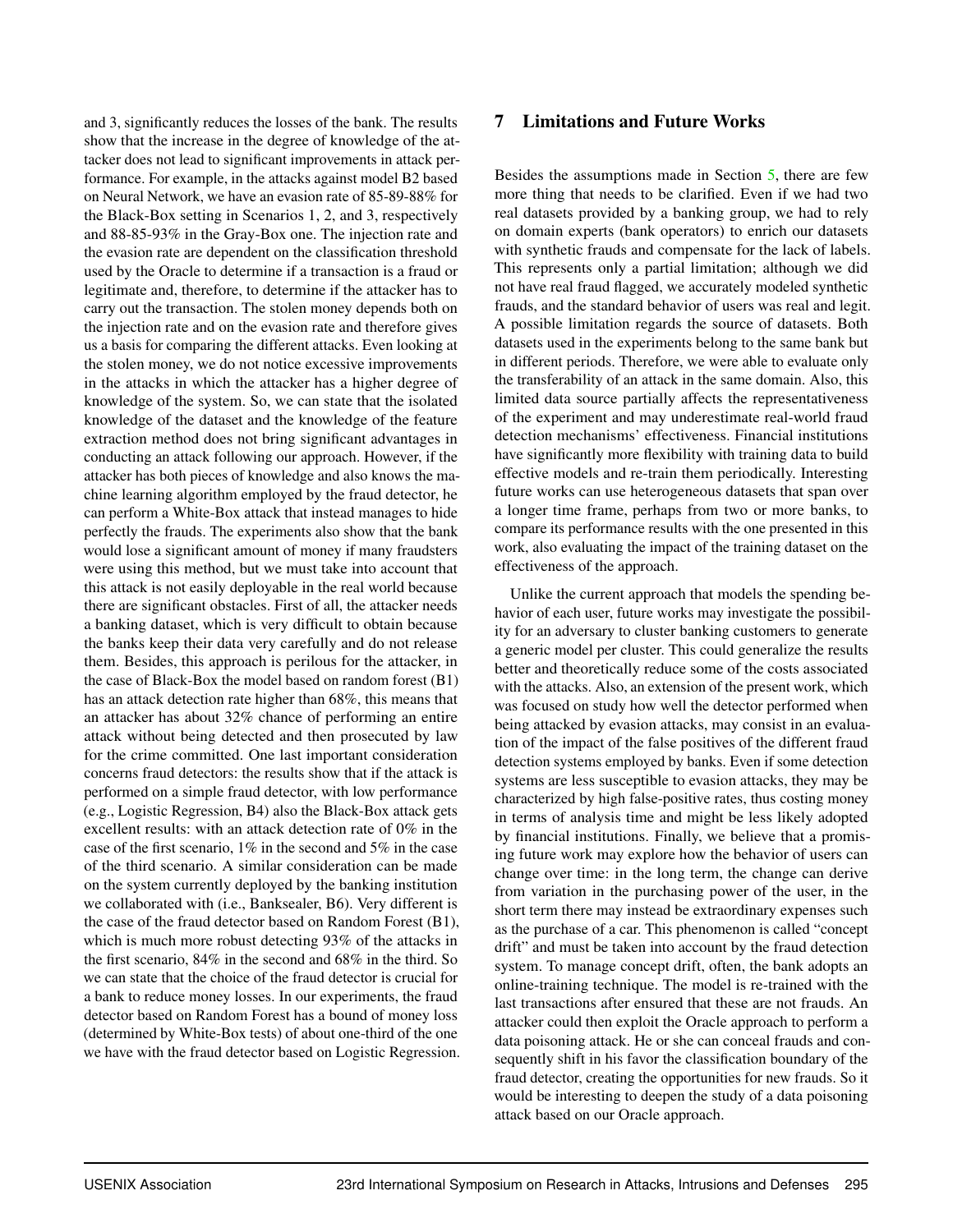## 8 Conclusions

In this paper, we developed a novel approach to perform evasion attacks by overcoming the issues we found in the application of AML techniques to the field of banking fraud detection. We validate this approach by simulating an attacker that performs the attack against state-of-the-art fraud detection systems under different conditions. Our approach assumes that the attacker has a banking dataset at his disposal and can control the transactions of his victims. The results of the experiments show that a reasonable evasion rate is reachable even in the case of a Black-Box attack, in which the attacker does not have any information on the target fraud detection system. These results are strictly dependent on the fraud detector and range from the 60% of evasion rate in the case of a fraud detector based on Random Forest to the 100% in the case of a fraud detector based on Logistic Regression. A daunting fact for a real attacker is that the probability that the attack is detected after a certain number of successful frauds is about 66% in the case of fraud detectors based on Random Forest, so it is very inconvenient to use the approach to execute a real attack. An interesting future challenge would be the study of a data poisoning attack based on our approach. Since many fraud detectors use online training (i.e., they retrain regularly using the transactions that have been classified as legitimate), it may be possible to apply our approach to conceal frauds and study how to drift the classification threshold of the detector in order to compromise the detection performance.

# References

- <span id="page-11-10"></span>[1] Alejandro Correa Bahnsen, Djamila Aouada, Aleksandar Stojanovic, and Bjorn Ottersten. Feature engineering strategies for credit card fraud detection. *Expert Systems with Applications*, 51:134–142, 2016.
- <span id="page-11-6"></span>[2] Siddhartha Bhattacharyya, Sanjeev Jha, Kurian Tharakunnel, and J Christopher Westland. Data mining for credit card fraud: A comparative study. *Decision Support Systems*, 50(3):602–613, 2011.
- <span id="page-11-0"></span>[3] Battista Biggio, Igino Corona, Davide Maiorca, Blaine Nelson, Nedim Šrndic, Pavel Laskov, Giorgio Giacinto, ´ and Fabio Roli. Evasion attacks against machine learning at test time. In *Joint European conference on machine learning and knowledge discovery in databases*, pages 387–402. Springer, 2013.
- <span id="page-11-8"></span>[4] Battista Biggio, Giorgio Fumera, and Fabio Roli. Security evaluation of pattern classifiers under attack. *IEEE transactions on knowledge and data engineering*, 26(4):984–996, 2013.
- <span id="page-11-9"></span>[5] Battista Biggio and Fabio Roli. Wild patterns: Ten years after the rise of adversarial machine learning. *Pattern Recognition*, 84:317–331, 2018.
- <span id="page-11-1"></span>[6] R Brause, T Langsdorf, and Michael Hepp. Neural data mining for credit card fraud detection. In *Proceedings 11th International Conference on Tools with Artificial Intelligence*, pages 103–106. IEEE, 1999.
- <span id="page-11-14"></span>[7] Leo Breiman. Random forests. *Machine learning*, 45(1):5–32, 2001.
- <span id="page-11-3"></span>[8] Nicholas Carlini and David Wagner. Towards evaluating the robustness of neural networks. In *2017 IEEE Symposium on Security and Privacy (SP)*, pages 39–57. IEEE, 2017.
- <span id="page-11-12"></span>[9] Michele Carminati, Alessandro Baggio, Federico Maggi, Umberto Spagnolini, and Stefano Zanero. Fraudbuster: temporal analysis and detection of advanced financial frauds. In *International Conference on Detection of Intrusions and Malware, and Vulnerability Assessment*, pages 211–233. Springer, 2018.
- <span id="page-11-5"></span>[10] Michele Carminati, Roberto Caron, Federico Maggi, Ilenia Epifani, and Stefano Zanero. Banksealer: An online banking fraud analysis and decision support system. In *IFIP International Information Security Conference*, pages 380–394. Springer, Berlin, Heidelberg, 2014.
- <span id="page-11-2"></span>[11] Michele Carminati, Roberto Caron, Federico Maggi, Ilenia Epifani, and Stefano Zanero. Banksealer: A decision support system for online banking fraud analysis and investigation. *computers & security*, 53:175–186, 2015.
- <span id="page-11-7"></span>[12] Michele Carminati, Mario Polino, Andrea Continella, Andrea Lanzi, Federico Maggi, and Stefano Zanero. Security evaluation of a banking fraud analysis system. *ACM Transactions on Privacy and Security (TOPS)*, 21(3):11, 2018.
- <span id="page-11-15"></span>[13] Tianqi Chen and Carlos Guestrin. Xgboost: A scalable tree boosting system. In *Proceedings of the 22nd acm sigkdd international conference on knowledge discovery and data mining*, pages 785–794. ACM, 2016.
- <span id="page-11-13"></span>[14] Andrea Continella, Michele Carminati, Mario Polino, Andrea Lanzi, Stefano Zanero, and Federico Maggi. Prometheus: Analyzing webinject-based information stealers. *Journal of Computer Security*, 25(2):117–137, 2017.
- <span id="page-11-11"></span>[15] Andrea Dal Pozzolo, Olivier Caelen, Yann-Ael Le Borgne, Serge Waterschoot, and Gianluca Bontempi. Learned lessons in credit card fraud detection from a practitioner perspective. *Expert systems with applications*, 41(10):4915–4928, 2014.
- <span id="page-11-4"></span>[16] Hung Dang, Yue Huang, and Ee-Chien Chang. Evading classifiers by morphing in the dark. In *Proceedings of the 2017 ACM SIGSAC Conference on Computer and Communications Security*, pages 119–133. ACM, 2017.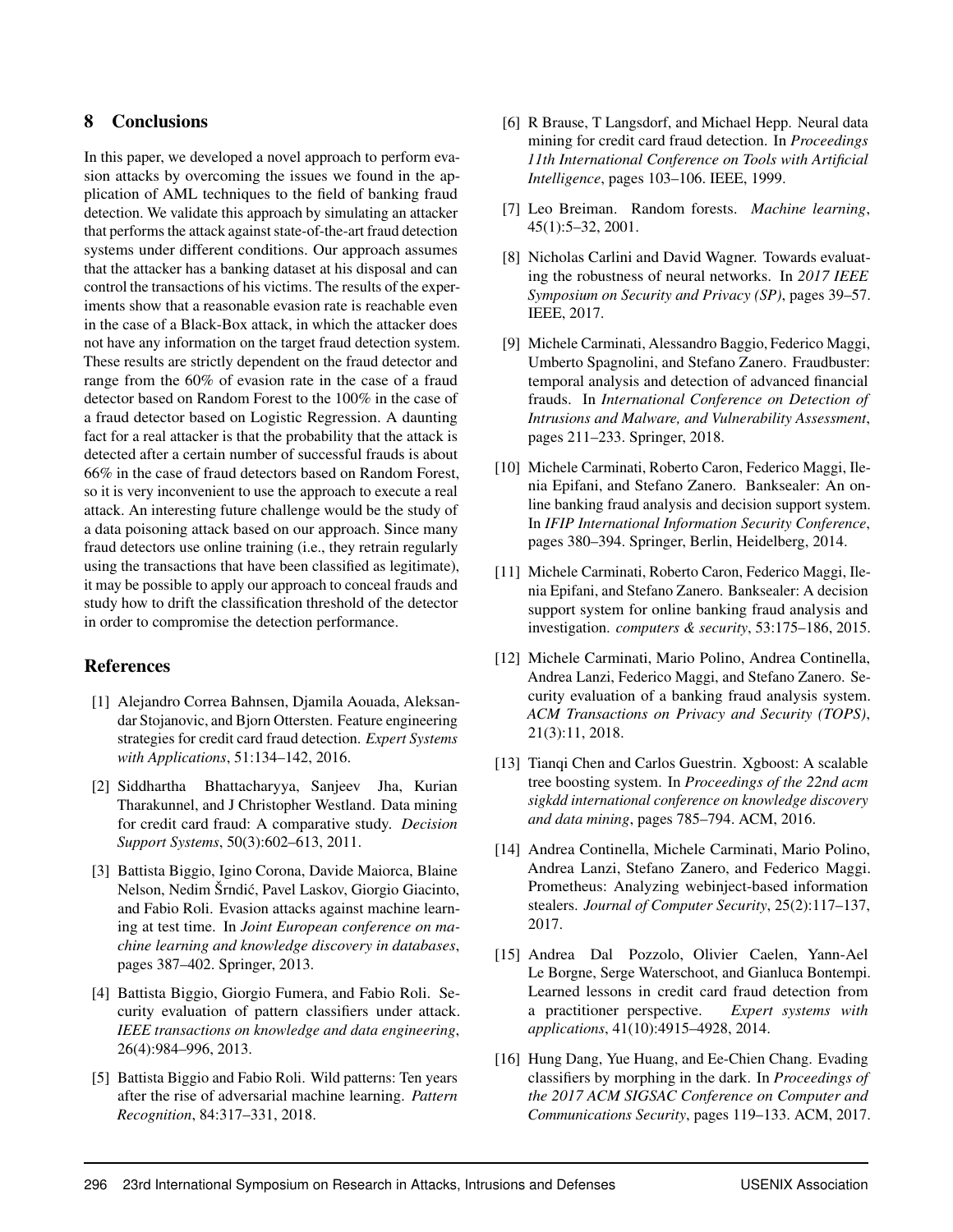- <span id="page-12-9"></span>[17] Ambra Demontis, Marco Melis, Maura Pintor, Matthew Jagielski, Battista Biggio, Alina Oprea, Cristina Nita-Rotaru, and Fabio Roli. Why do adversarial attacks transfer? explaining transferability of evasion and poisoning attacks. In *28th* {*USENIX*} *Security Symposium (*{*USENIX*} *Security 19)*, pages 321–338, 2019.
- <span id="page-12-5"></span>[18] Jose R Dorronsoro, Francisco Ginel, C Sgnchez, and Carlos S Cruz. Neural fraud detection in credit card operations. *IEEE transactions on neural networks*, 8(4):827– 834, 1997.
- <span id="page-12-7"></span>[19] Ian J Goodfellow, Jonathon Shlens, and Christian Szegedy. Explaining and harnessing adversarial examples. *arXiv preprint arXiv:1412.6572*, 2014.
- <span id="page-12-12"></span>[20] Kathrin Grosse, Nicolas Papernot, Praveen Manoharan, Michael Backes, and Patrick McDaniel. Adversarial examples for malware detection. In *European Symposium on Research in Computer Security*, pages 62–79. Springer, 2017.
- <span id="page-12-19"></span>[21] Ron Kohavi and George H John. The wrapper approach. In *Feature extraction, construction and selection*, pages 33–50. Springer, 1998.
- <span id="page-12-0"></span>[22] Alex Krizhevsky, Ilya Sutskever, and Geoffrey E Hinton. Imagenet classification with deep convolutional neural networks. In *Advances in neural information processing systems*, pages 1097–1105, 2012.
- <span id="page-12-10"></span>[23] Nicolas Papernot, Patrick McDaniel, and Ian Goodfellow. Transferability in machine learning: from phenomena to black-box attacks using adversarial samples. *arXiv preprint arXiv:1605.07277*, 2016.
- <span id="page-12-11"></span>[24] Nicolas Papernot, Patrick McDaniel, Ian Goodfellow, Somesh Jha, Z Berkay Celik, and Ananthram Swami. Practical black-box attacks against machine learning. In *Proceedings of the 2017 ACM on Asia conference on computer and communications security*, pages 506–519. ACM, 2017.
- <span id="page-12-8"></span>[25] Nicolas Papernot, Patrick McDaniel, Somesh Jha, Matt Fredrikson, Z Berkay Celik, and Ananthram Swami. The limitations of deep learning in adversarial settings. In *2016 IEEE European Symposium on Security and Privacy (EuroS&P)*, pages 372–387. IEEE, 2016.
- <span id="page-12-6"></span>[26] Kuldeep Randhawa, Chu Kiong Loo, Manjeevan Seera, Chee Peng Lim, and Asoke K Nandi. Credit card fraud detection using adaboost and majority voting. *IEEE access*, 6:14277–14284, 2018.
- <span id="page-12-3"></span>[27] Konrad Rieck, Philipp Trinius, Carsten Willems, and Thorsten Holz. Automatic analysis of malware behavior using machine learning. *Journal of Computer Security*, 19(4):639–668, 2011.
- <span id="page-12-4"></span>[28] Robin Sommer and Vern Paxson. Outside the closed world: On using machine learning for network intrusion detection. In *2010 IEEE symposium on security and privacy*, pages 305–316. IEEE, 2010.
- <span id="page-12-16"></span>[29] Christian Szegedy, Wojciech Zaremba, Ilya Sutskever, Joan Bruna, Dumitru Erhan, Ian Goodfellow, and Rob Fergus. Intriguing properties of neural networks. *arXiv preprint arXiv:1312.6199*, 2013.
- <span id="page-12-1"></span>[30] Yaniv Taigman, Ming Yang, Marc'Aurelio Ranzato, and Lior Wolf. Deepface: Closing the gap to human-level performance in face verification. In *Proceedings of the IEEE conference on computer vision and pattern recognition*, pages 1701–1708, 2014.
- <span id="page-12-17"></span>[31] Véronique Van Vlasselaer, Cristián Bravo, Olivier Caelen, Tina Eliassi-Rad, Leman Akoglu, Monique Snoeck, and Bart Baesens. Apate: A novel approach for automated credit card transaction fraud detection using network-based extensions. *Decision Support Systems*, 75:38–48, 2015.
- <span id="page-12-18"></span>[32] Kalyan Veeramachaneni, Ignacio Arnaldo, Vamsi Korrapati, Constantinos Bassias, and Ke Li. Aiˆ 2: training a big data machine to defend. In *2016 IEEE 2nd International Conference on Big Data Security on Cloud (BigDataSecurity), IEEE International Conference on High Performance and Smart Computing (HPSC), and IEEE International Conference on Intelligent Data and Security (IDS)*, pages 49–54. IEEE, 2016.
- <span id="page-12-2"></span>[33] Oriol Vinyals, Lukasz Kaiser, Terry Koo, Slav Petrov, Ilya Sutskever, and Geoffrey Hinton. Grammar as a foreign language. In *Advances in neural information processing systems*, pages 2773–2781, 2015.
- <span id="page-12-14"></span>[34] David J Weston, David J Hand, Niall M Adams, Christopher Whitrow, and Piotr Juszczak. Plastic card fraud detection using peer group analysis. *Advances in Data Analysis and Classification*, 2(1):45–62, 2008.
- <span id="page-12-15"></span>[35] Christopher Whitrow, David J Hand, Piotr Juszczak, D Weston, and Niall M Adams. Transaction aggregation as a strategy for credit card fraud detection. *Data mining and knowledge discovery*, 18(1):30–55, 2009.
- <span id="page-12-13"></span>[36] Vladimir Zaslavsky and Anna Strizhak. Credit card fraud detection using self-organizing maps. *Information and Security*, 18:48, 2006.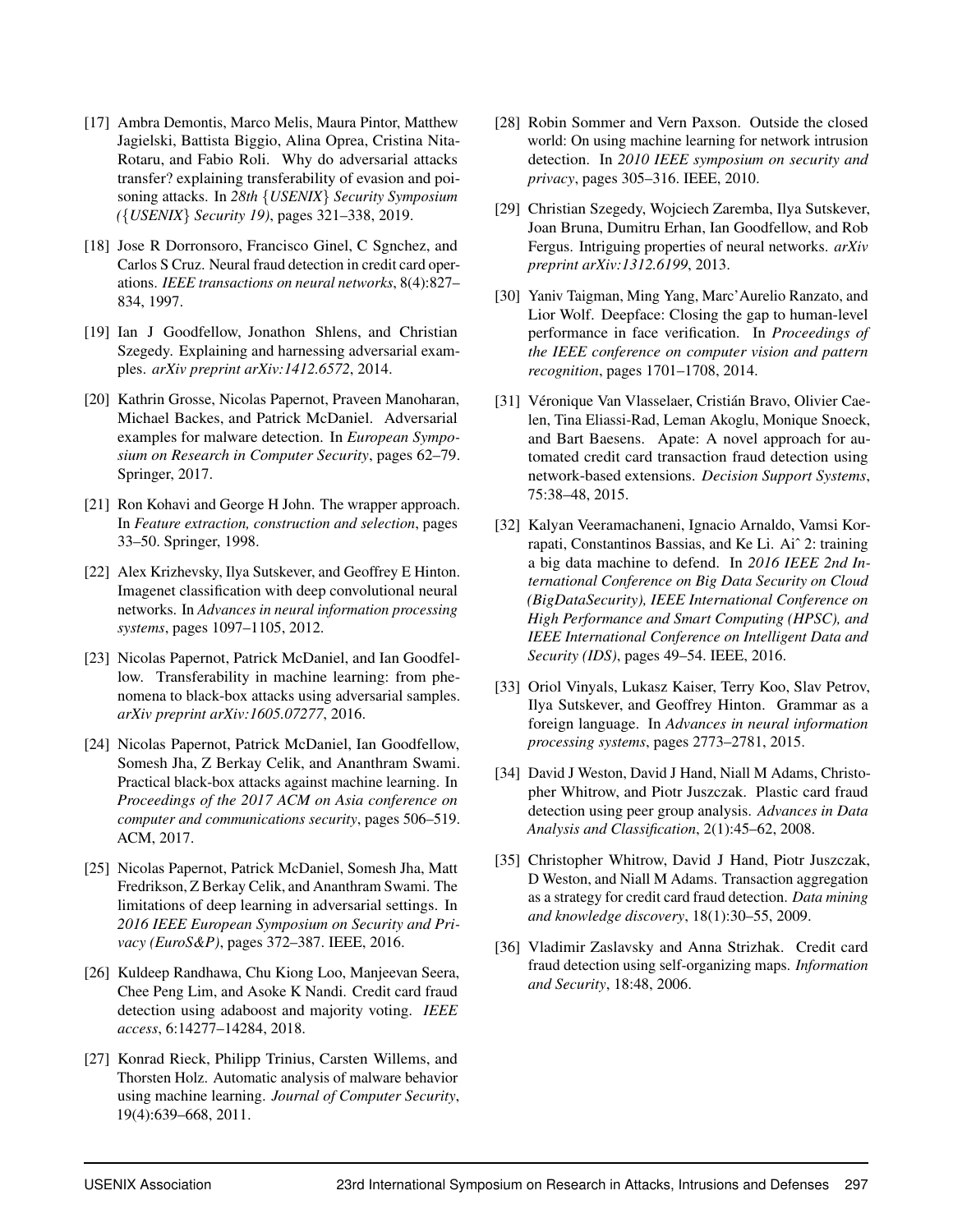## <span id="page-13-1"></span>A Features extracted

The **directly** derivable features we use are:

- **amount.** Amount of the transaction in euro  $(\epsilon)$ , without any type of transformation.
- time\_x, time\_y. These two features are computed from the Timestamp. The time is cyclical and we must be careful when deciding how to encode it as input to the machine learning model. If we encode hours as integers we have a problem: the distance computed, for example between 23 and 22 is  $23 - 22 = 1$ , while the distance that it calculates between midnight and 23 is  $0-23 =$ −23.We need to change the encoding of the features such that midnight and 23 are the same distance apart as any other two hours. A common method for encoding cyclical data is to transform the data into two dimensions using a sine and cosine transformation. So time\_x and  $time\_y$  are: $t \leftarrow ts_h \cdot 3600 + ts_{min} \cdot 60 + ts_{sec}, time\_x =$  $\cos \frac{t \cdot 2\pi}{86400}, \text{time\_y} = \sin \frac{t \cdot 2\pi}{86400}$
- is national iban. A Boolean value indicating if the beneficiary's IBAN is national.
- is\_national\_asn. A Boolean value indicating if the connection of the coming transaction has a national IP Address.
- is international. A Boolean value indicating if the connection comes from a country different from the one of the beneficiary IBAN.
- operation type. It is one-hot-encoded, so the three operations become respectively op\_type\_1, op\_type\_2, op\_type\_3
- confirm\_sms. A Boolean value indicating if the transaction requires a confirmation sms.

The features obtained by **aggregating** transactions are:

- *group*\_*function*\_*time*. Consider *function*, *group*, *time* as variable. A *function* is computed on the user transactions grouped by *group* for a rolling window of size *time*.
- group can be: IBAN, IBAN\_CC, IP, CC\_ASN, SessionID an *none*, if we want to group only by user and take all the transactions of that user.
- function can be:
	- count. It counts the number of transactions in the considered window
	- sum. It computes the sum of the transactions amounts in the considered window
	- mean. It computes the mean of the transactions amounts in the considered window
- std. It computes the standard deviation of the transactions amounts in the considered window
- time can be: 1 hour, 1 day, 7 days, 30 days and *none*, if we want to aggregate all the transaction regardless of the time
- time since last *group*. Indicates the time in hours elapsed from the last transaction among those obtained by grouping the transactions by user and by *group*.
- *group\_distance\_from\_mean.* Indicates the L1 distance of the transaction amount with respect to the mean amount of the transactions obtained by grouping the transactions first by user then by group.
- is new iban. A Boolean value indicating if it is the first time the user made a transaction to that IBAN.
- is new iban cc. A Boolean value indicating if it is the first time the user made a transaction to an IBAN from that country.
- is new ip. A Boolean value indicating if it is the first time the user made a transaction coming from that IP Address.
- is\_new\_cc\_asn. A Boolean value indicating if it is the first time the user made a transaction coming from that country.

### <span id="page-13-0"></span>B Adversarial Machine Learning Approaches

There are many studies on how to craft adversarial samples.

Szegedy *et al.* [\[29\]](#page-12-16) generate adversarial examples using box-constrained optimization method Limited Memory Broyden Fletcher Goldfarb Shanno (LBFGS). Given an image *x* and a function  $f(x)$ , that maps image pixels vector to a discrete label, and assuming that *f* has an associated loss function denoted by  $loss_f$ , their method finds a different image  $x'$ similar to  $x$  under L2 distance, yet is labeled differently by the classifier. They model the problem as a constrained minimization problem: minimize  $\mathcal{L} \parallel_2^2$ , subject to  $f(x') = l$ and  $x' \in [0,1]^n$ . In particular, they found an approximate solution by solving the analogous problem: minimize k*x*−  $||x'||_2^2 + \text{loss}_{F,l}(x')$ , subject to  $x' \in [0,1]^n$ . The final result is the the minimum *c* > 0 for which  $x - x'$  satisfies  $f(x') = l$ , where *l* is the target label.

Goodfellow et al., proposed the Fast Gradient Sign Method (FGSM) [\[19\]](#page-12-7) that is designed primarily to be as fast as possible instead of accurately producing an adversarial sample (i.e., it is not meant to produce minimal perturbed adversarial samples). Moreover, it is optimized for the  $L_{\infty}$  distance metric. Given an image *x*, it computes the adversarial sample  $x' = x - \varepsilon \cdot sign(\nabla loss_{F,t}(x))$ , where *t* represents the target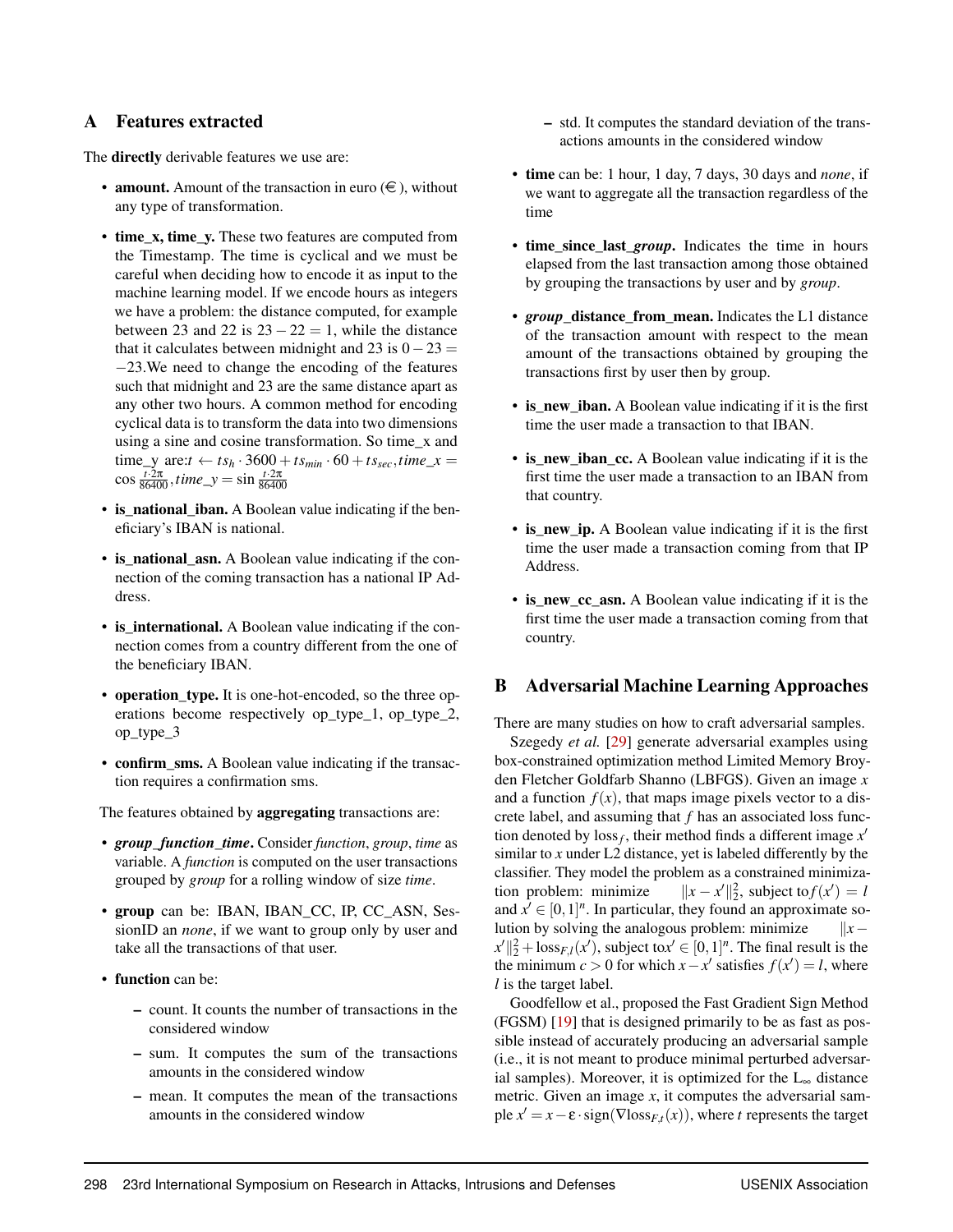<span id="page-14-2"></span>Table 8: Success Rate and Transferability of the three AML methods

|                        | <b>SUCCESS RATE</b> | <b>TRANSFERABILITY</b> |
|------------------------|---------------------|------------------------|
| <b>GRADIENT METHOD</b> | 99.3%               | $16.1\%$               |
| <b>JSMA</b>            | 98.2%               | $16.1\%$               |
| CARLINI & WAGNER L2    | 12%                 | 9.3%                   |

label and ε is chosen to ensure misclassification without excessively altering the image.

The attack proposed by Papernot *et al.* [\[25\]](#page-12-8) is known under the name of Jacobian Saliency Map Approach (JSMA) and it is based on a *L*<sup>0</sup> distance. This attack is based on a greedy algorithm in which, at each iteration, a saliency map is built based on the gradient of the output neural network with respect to the input image. This saliency map indicates the impact of each pixel (i.e., how much each pixel influences the outcome of the classification) and, at each iteration, the most significant pixel is perturbed. The method iterates until either the sample is misclassified by the classifier or pixels are modified more than a threshold.

Carlini&Wagner [\[8\]](#page-11-3) designed three attacks tailored to three distance metrics: *L*2,*L*0,*L*<sup>∞</sup> distances. In *L*<sup>2</sup> *Attack*, given an image sample *x*, a target class *t* s.t.  $t \neq C^*(x)$ , they find *w* by solving this optimization problem: minimize $\left|\frac{1}{2}(\tanh w + \cdots)\right|$ 1)− $x||_2^2 + c \cdot f(\frac{1}{2}(\tanh w + 1))$ , where *f*, which is defined as  $f(x') = \max(\max\{Z(x')_i : i \neq t\} - Z(x')_t, -\kappa)$ , is the objective function and  $\kappa$  is a parameter that allows to tune the confidence of the adversarial sample. In *L*<sup>0</sup> *Attack*, since the *L*<sup>0</sup> distance metric is non-differentiable it is not possible to use the standard gradient descent, so they decided to use an iterative algorithm. At each iteration they identify, through the *L*<sup>2</sup> attack, which pixel influence less the output of the classifier and fix its value so that it will never be changed. By doing this, the set of fixed pixels grows at each iteration, until a minimal subset of modifiable pixels is identified. In *L*<sup>∞</sup> *Attack*, since the *L*<sup>∞</sup> distance metric is not fully differentiable and standard gradient descent does not perform, a different iterative attack is put in place. At each iteration the following optimization problem is solved: minimize $c \cdot f(x + \delta) + \sum_i [(\delta_i - \tau)^+]$ , in which if  $\delta_i < \tau$  for all *i*, they reduce  $\tau$  by a factor of 0.9 and repeat; otherwise they terminate the search.

# <span id="page-14-0"></span>B.1 Evaluation of standard AML approaches for Fraud Detection

As highlighted in Section [2,](#page-1-1) the issues in performing evasion attacks based on standard AML algorithms in the fraud detection domain are mainly practical. It would be challenging (if not infeasible) for an attacker to perform a real bank transfer (i.e., a real transaction) representing the adversarial sample returned as output by the AML algorithm. The

Algorithm 2 Craft Adversarial Samples. *X* is the benign sample, sub  $Y^*$  is the NN output,  $F$  is the function learned by the NN during training,  $\Upsilon$  is the maximum distortion, θ is the change made to features, *C* is a confidence parameter

<span id="page-14-1"></span>

|     | 1: <b>procedure</b> GRADIENTMETHOD(X, $Y^*, F, \Upsilon, \theta, C$ )         |
|-----|-------------------------------------------------------------------------------|
| 2.5 | $X^* \leftarrow X$                                                            |
| 3:  | while $F(X^*) \neq Y^* + C$ and $\ \delta_X\  < \Upsilon$ do                  |
| 4:  | $G = \nabla F(X^*)$                                                           |
| 5:  | $S = sign(G)$                                                                 |
| 6:  | $A = abs(S)$                                                                  |
| 7:  | $X*_i \leftarrow X*_i + \theta_i$ s.t. $i_{max} = \text{argmax}_I(A) \cdot S$ |
| 8:  | $\delta_X \leftarrow X^* - X$                                                 |
| 9:  | end while                                                                     |
| 10: | return $X^*$                                                                  |
|     | 11: end procedure                                                             |
|     |                                                                               |

reason resides in which features are modified and how. As shown in Figure [3,](#page-15-1) the perturbed features are the aggregated ones; hence, an attacker, to perform an evasion attack, should then extract the direct features that correspond to valid, real transactions under the constraints that, once aggregated, they produce coherent aggregated features. If we add the practical domain constraints presented in Section [2,](#page-1-1) this problem may be not feasible in terms of resources and return for an attacker. However, for the sake of completeness, we evaluate AML techniques to measure the theoretical performance of such attacks in our domain. In particular, we make use of the following algorithms: Carlini & Wagner l2 [\[8\]](#page-11-3), Jacobian Saliency Map Approach [\[25\]](#page-12-8), and a simple approach based on the computation of the gradient whose algorithm is shown by Pseudocode [2.](#page-14-1)

For this evaluation, we use two models: a Neural Network, necessary for applying the AML algorithms, and a Random Forest classifier that acts as the bank fraud detector. We used the dataset 2012-13 as the training set and the same features used for the Oracle in the previous experiments, shown in Table [2,](#page-4-0) to train the Artificial Neural Network with two hidden layers: the first with 32 units and the second with 16 units. We used ReLU as the activation function for the hidden layers, while for the output layer, we used the Softmax function and two neurons. We extracted frauds from dataset 2012-13, then we perturbed these frauds using the three AML approaches that are based on the neural network to compute the gradients. In order to test transferability, we used, as a bank fraud detector, the model O1 from Table [3,](#page-6-1) which is trained on the same dataset as the Neural Network and also uses the same aggregation method. In order to evaluate our results, we used the metrics defined by Papernot *et al.* [\[24\]](#page-12-11): *success rate* and *transferability*. The *success rate* is the proportion of adversarial samples misclassified by the Neural Network. The *transferability* of adversarial samples refers to the random forest (O1) misclassification rate of adversarial samples crafted using the Neural Network. The results in Table [8](#page-14-2) show